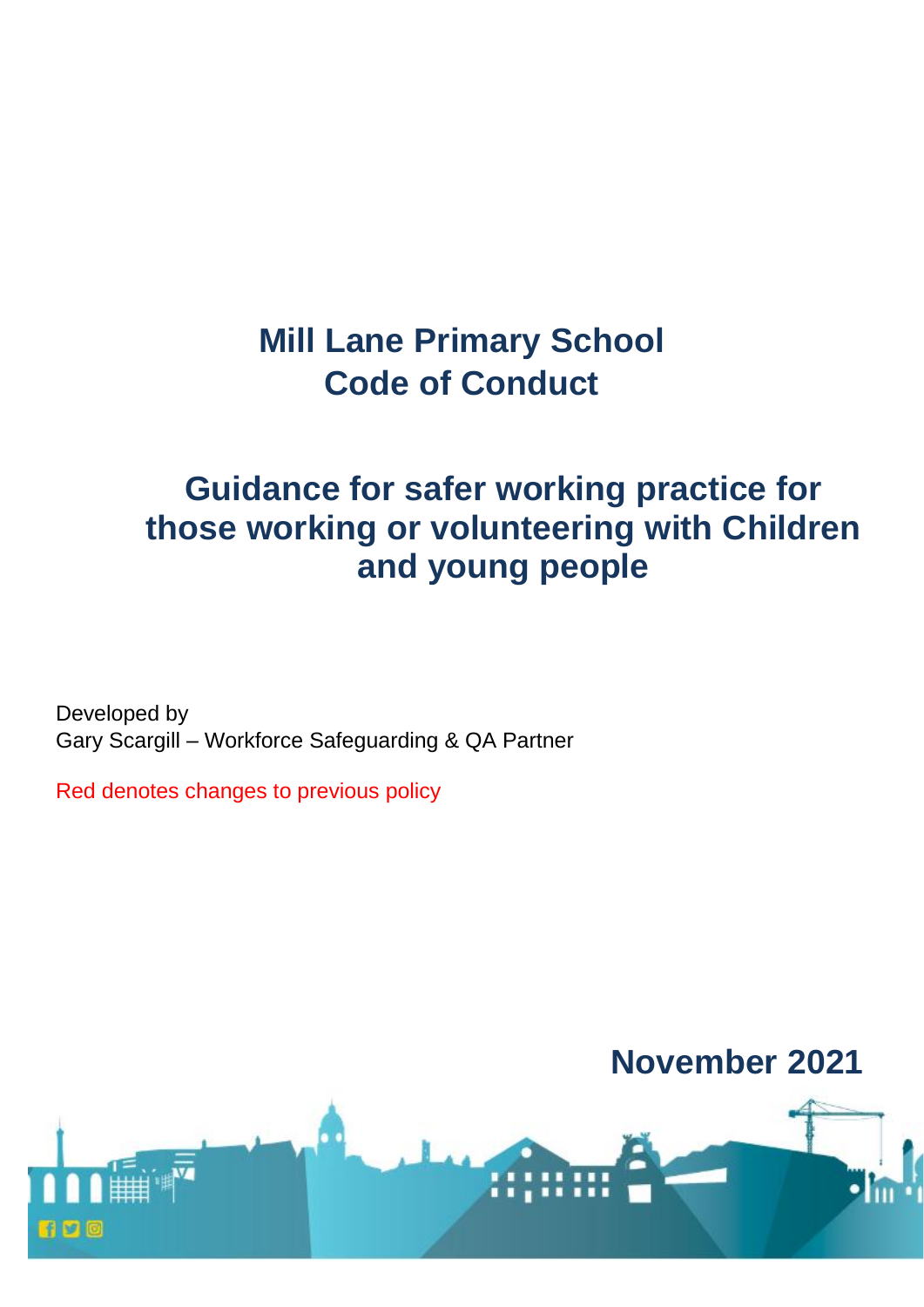| Contents                                                                              |                                                               | Page                    |
|---------------------------------------------------------------------------------------|---------------------------------------------------------------|-------------------------|
| Context                                                                               |                                                               | 3                       |
| <b>Definitions</b>                                                                    |                                                               | $\frac{3}{3}$           |
| Overview & purpose of guidance<br>Underpinning principles<br>How to use this document |                                                               |                         |
|                                                                                       |                                                               | $\overline{\mathbf{4}}$ |
|                                                                                       |                                                               | 5                       |
| 1.                                                                                    | Introduction                                                  | 5                       |
| 2.                                                                                    | <b>Status of Documents</b>                                    | 5                       |
| 3.                                                                                    | Duty of Care                                                  | 5                       |
| 4.                                                                                    | <b>Making Professional Judgements</b>                         | 6                       |
| 5.                                                                                    | Power & Position of trust & authority                         | $\overline{7}$          |
| 6.                                                                                    | Confidentiality                                               | $\overline{7}$          |
| 7.                                                                                    | <b>Standards of Behaviour</b>                                 | 8                       |
| 8.                                                                                    | Dress & appearance                                            | 9                       |
| 9.                                                                                    | Gifts rewards, favouritism & exclusion                        | 9                       |
|                                                                                       | 10. Infatuation & crushes                                     | 10                      |
|                                                                                       | 11. Social contact outside of the workplace                   | 10                      |
|                                                                                       | 12. Communication with children (including use of technology) | 11                      |
|                                                                                       | 13. Physical contact                                          | 13                      |
|                                                                                       | 14. Other activities that require physical contact            | 13                      |
|                                                                                       | 15. Intimate – personal care                                  | 14                      |
|                                                                                       | 16. Behaviour Management                                      | 15                      |
|                                                                                       | 17. The use of contact & physical intervention                | 15                      |
|                                                                                       | 18. Sexual conduct                                            | 16                      |
|                                                                                       | 19. One to one situation                                      | 17                      |
|                                                                                       | 20. Home visits                                               | 18                      |
|                                                                                       | 21. Transporting pupils                                       | 19                      |
|                                                                                       | 22. Educational visits                                        | 19                      |
|                                                                                       | 23. First Aid                                                 | 20                      |
|                                                                                       | 24. Photography, videos & other images                        | 21                      |
|                                                                                       | 25. Use of technology for online/virtual teaching             | 22                      |
|                                                                                       | 26. Exposure to inappropriate images                          | 24                      |
|                                                                                       | 27. Curriculum                                                | 24                      |
|                                                                                       | 28. Whistleblowing                                            | 25                      |
|                                                                                       | 29. Low level concerns                                        | 26                      |
|                                                                                       | 30. Managing Low level concerns flow chart                    | 27                      |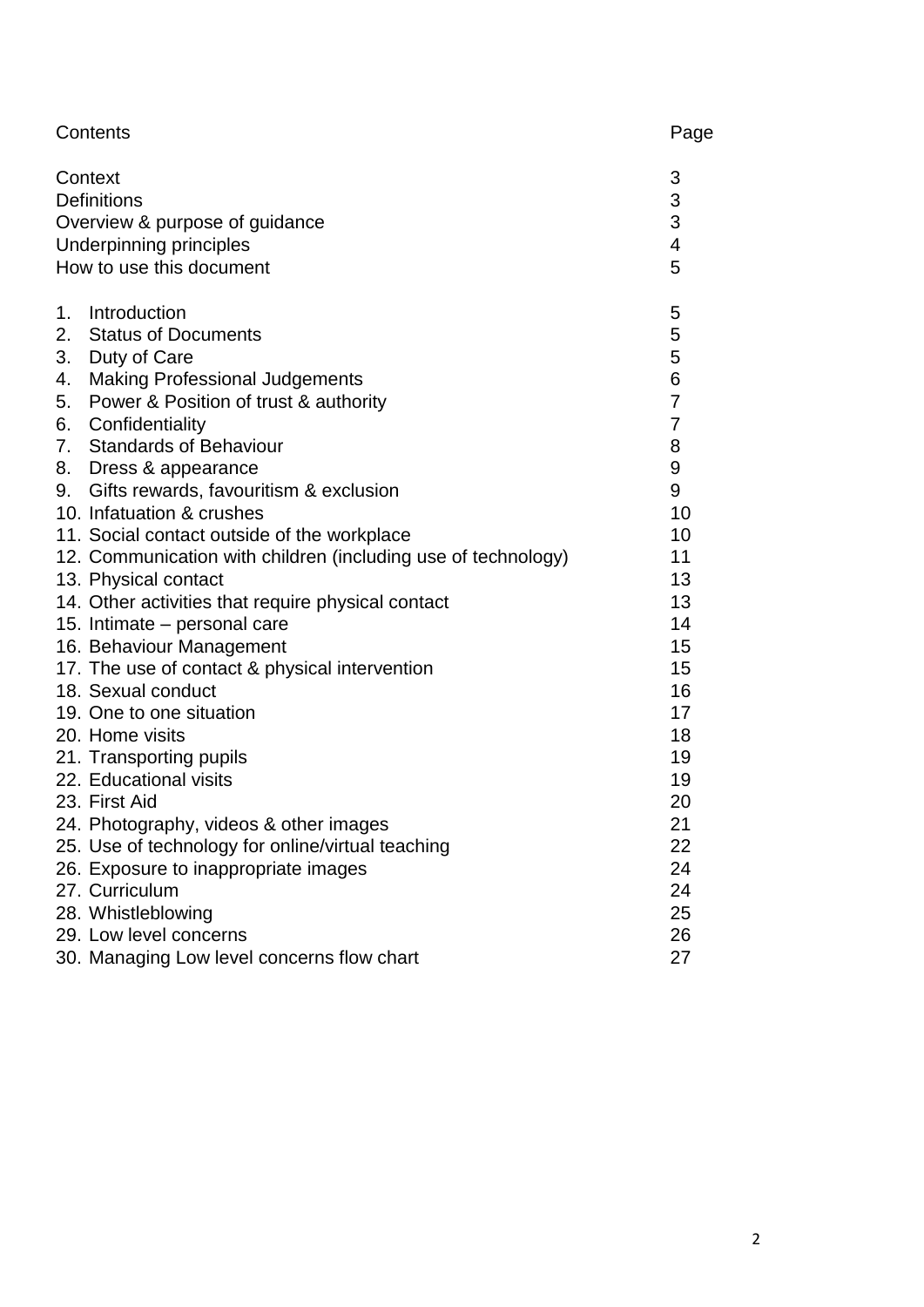## **Context**

The DfE website page relating to safeguarding arrangements in schools during the Coronavirus (COVID-19) pandemic says, "Whilst acknowledging the pressure that schools and colleges are under, it remains essential that as far as possible they continue to be safe places for children." This addendum is intended as a temporary supplement to the CODE OF CONDUCT -*Guidance for Safer Working Practice for those working with children and young people in education settings*.

## **Definitions**

References made to 'child' and 'children' refer to children and young people under the age of 18 years. However, the principles of the document apply to professional behaviours towards all pupils, including those over the age of 18 years. 'Child' should therefore be read to mean any pupil at the education establishment.

References made to adults and staff refer to all those who work with children in either a paid or unpaid capacity (e.g. Volunteers).

This procedure should be applied in all situations where it is alleged that a person who works with children in a position of trust has:

- Behaved in a way which has harmed a child, or may have harmed a child
- Possibly committed a criminal offence against or related to a child
- Behaved towards a child or children in a way which indicates that he/she may pose a risk to children.
- Behave or may behave in a way that indicates they may not be suitable to work with children.

This can relate to his/her employment or voluntary activity, or in relation to a person's private life were.

- Concerns arise about a person's behaviour regarding his/her own children.
- Concerns arise about the behaviour of a partner, member of the family or other household member.
- Where other information suggests they may pose a risk to any person that may demonstrate a transferable risk within their role with children.

References are made in this document to legislation and statutory guidance which differ dependent on the setting and alter over time. However, the behavioural principles contained within the document remain consistent, hence, wherever possible, such references have been removed in order that the document does not appear to quickly become out of date or to apply only to certain staff or settings.

## **Overview and purpose of guidance**

It is recognised that most adults who work with children act professionally and aim to provide a safe and supportive environment which secures the well-being and very best outcomes for children in their care. Achieving these aims is not always straightforward, as much relies on child and staff interactions where tensions and misunderstandings can occur. This document aims to reduce the risk of these.

It is a document for those working with children to give guidance about their vulnerability and requested clearer advice about what constitutes illegal behaviour and what might be considered as misconduct. Staff asked for practical guidance about which behaviours constitute safe practice and which behaviours should be avoided.

The document seeks to ensure that the responsibilities of those working with children are discharged by raising awareness of illegal, unsafe, unprofessional, and unwise behaviour. It should assist staff to monitor their own standards and practice and reduce the risk of allegations being made against them. It is also recognised that not all people who work with children work as paid or contracted employees. The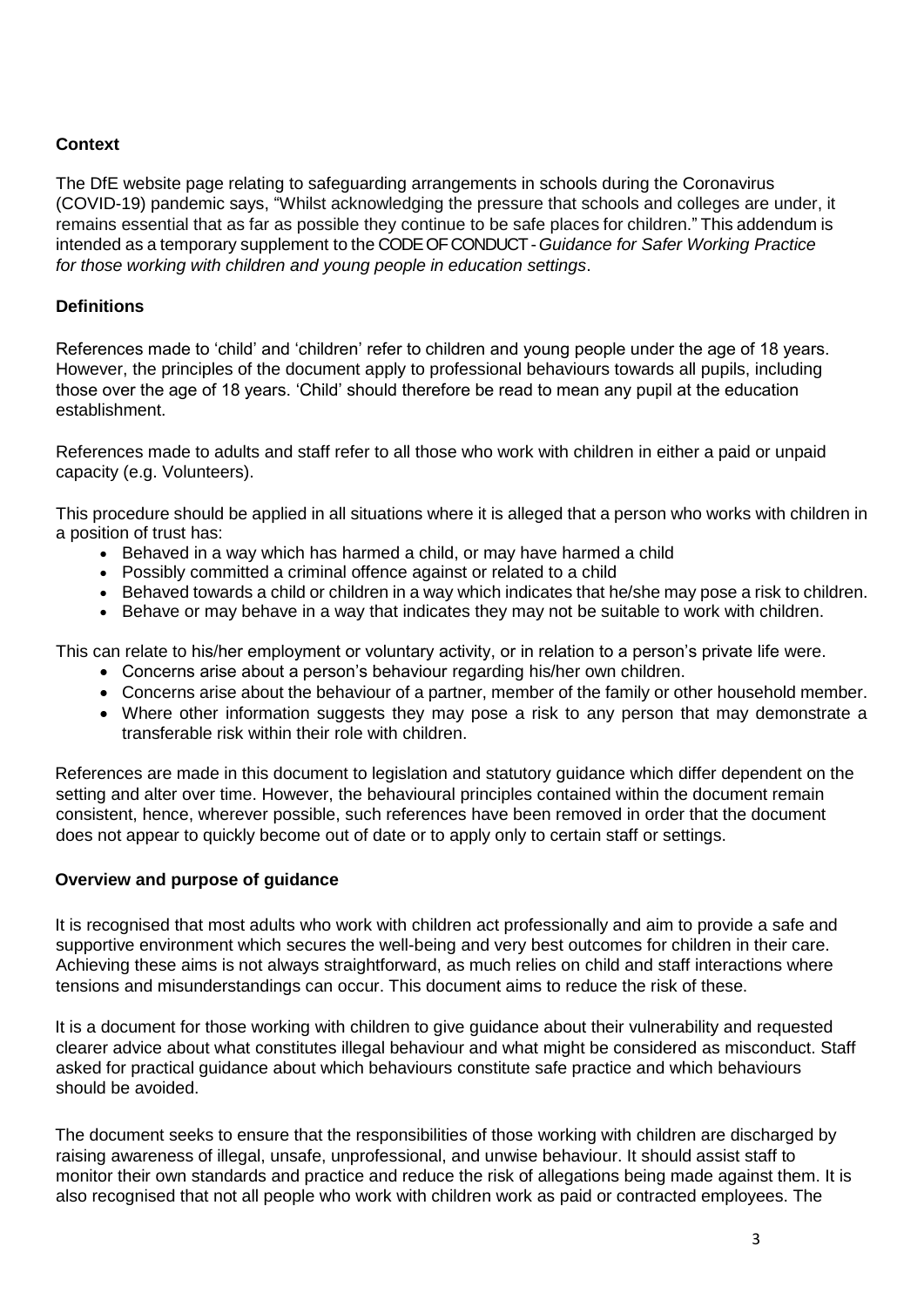principles and guidance outlined in this document still apply and should be followed by any person whose work brings them into contact with children.

The guidance will also support employers in giving a clear message that unacceptable behaviour will not be tolerated and that, where appropriate, legal, or disciplinary action is likely to follow. Once adopted, as part of an establishment's staff behaviour policy, the school may refer to the document in any disciplinary proceedings.

Whilst every attempt has been made to cover a wide range of situations, it is recognised that any guidance cannot cover all eventualities. There may be times when professional judgements are made in situations not covered by this document, or which directly contravene the guidance given by the employer. It is expected that in these circumstances staff will always advise their senior colleagues of the justification for any such action already taken or proposed.

All staff have a responsibility to be aware of systems within their school which support safeguarding, and these should be explained to them as part of staff induction and in regular staff training sessions. This includes the school's child protection policy and staff code of conduct.

It must be recognised that some allegations will be genuine as there are people who seek out, create, or exploit opportunities to harm children. However, allegations may also be false or misplaced and may arise from differing perceptions of the same event. When they occur, they are inevitably distressing and difficult for all concerned. It is therefore essential that all possible steps are taken to safeguard children and ensure that the adults working with them do so safely.

# **Underpinning principles**

- The welfare of the child is paramount
- Staff should understand their responsibilities to safeguard and promote the welfare of children
- Staff are responsible for their own actions and behaviour and should avoid any conduct which would lead any reasonable person to question their motivation and intentions
- Staff should work, and be seen to work, in an open and transparent way
- Staff should acknowledge that deliberately invented/malicious allegations are extremely rare and that all concerns should be reported and recorded
- Staff should discuss and/or take advice promptly from their line manager if they have acted in a way which may give rise to concern
- Staff should apply the same professional standards regardless of culture, disability, gender, language, racial origin, religious belief, and sexual orientation
- Staff must not consume or be under the influence of alcohol or any substance, including prescribed medication, which may affect their ability to care for children
- Staff should be aware that breaches of the law and other professional guidelines could result in disciplinary action being taken against them, criminal action and/or other proceedings including barring by the Disclosure & Barring Service (DBS) from working in regulated activity, or other Professional bodies.
- Staff in a profession or occupation working (paid or unpaid) with the vulnerable, including children are classed as in *'notifiable occupation'.*

These roles carry special trust or responsibility, in which the disclosure of information outweighs the normal duty of confidentiality owed to the individual. Therefore all staff must inform their employer immediately where they are;

- II. Interviewed under caution,
- III. Interviewed by a regulated agency<br>IV. bail conditions.
- bail conditions,
- V. cautioned,
- VI. or receive a conviction

the above list is not exhaustive and all staff have a responsibility to inform their employer immediately.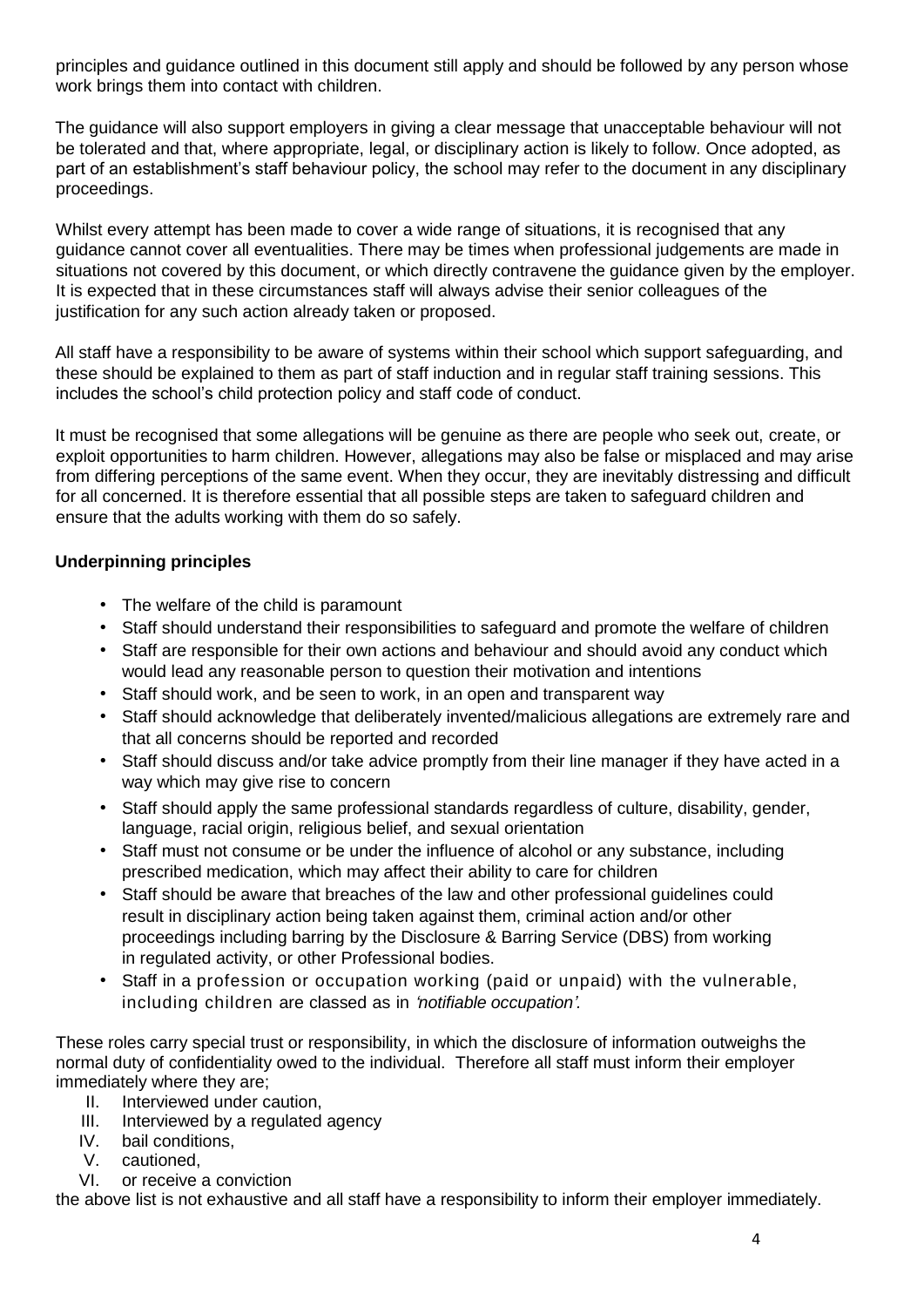- Staff and managers should continually monitor and review practice to ensure this guidance is followed
- Staff should be aware of and understand their establishment's child protection policy, arrangements for managing allegations against staff, staff behaviour policy, whistle blowing procedure and the Multi Agency Partnership (MAP formerly LSCB) procedures.
- Concerns may relate to the person's behaviour at work, at home or in another setting. All references in this document to 'staff or members of staff' should be interpreted as meaning all paid or unpaid staff / professionals and volunteers, including for example foster carers, approved adopters, and child minders.
- If concerns arise about a staff's behaviour in relation to their own children (or children they have care of), and that person works (or volunteers) with children, the LADO should be informed.
- A child centred approach is fundamental to safeguarding and promoting the welfare of every child. A child centred approach means keeping the child in focus when making decisions about their lives and working in partnership with them and their families. *(Working Together to Safeguard Children 2018)*

## **How to use this document**

This document is intended only to be guidance, each section provides general guidance about a particular aspect of work and, in the right-hand column, specific guidance about which behaviours should be avoided and which are recommended.

Some settings will have additional responsibilities arising from their regulations (E.g. Early Years Foundation Stage (EYFS), Quality Standards) or their responsibility towards young people over the age of 18. Not all sections of the guidance will, therefore, be relevant to all establishments.

## **1. Introduction**

Adults have a crucial role to play in the lives of children. This guidance has been produced to help them establish the safest possible learning and working environments which safeguard children and reduce the risk of them being falsely accused of improper or unprofessional conduct.

# *This means that these guidelines:*

 *apply to all adults working in Education and Early Years settings whatever their position, role, or responsibilities*

## **2. Status of document**

This document should inform and assist employers to develop and review their guidelines on safer working practices. It may be used as reference by managers and Local Authority Designated Officers (LADO) when responding to allegations made against staff.

# **3. Duty of care**

Staff are accountable for the way in which they: exercise authority; manage risk; use resources; and safeguard children.

All staff have a responsibility to keep pupils safe and to protect them from abuse (sexual, physical, and emotional), neglect and safeguarding concerns. Pupils have a right to be safe and to be treated with respect and dignity. It follows that trusted adults are expected to take reasonable steps to ensure their safety and well- being. Failure to do so may be regarded as professional misconduct.

The safeguarding culture of a school is, in part, exercised through the development of respectful, caring, and professional relationships between adults and pupils and behaviour by the adult that demonstrates integrity, maturity and good judgement.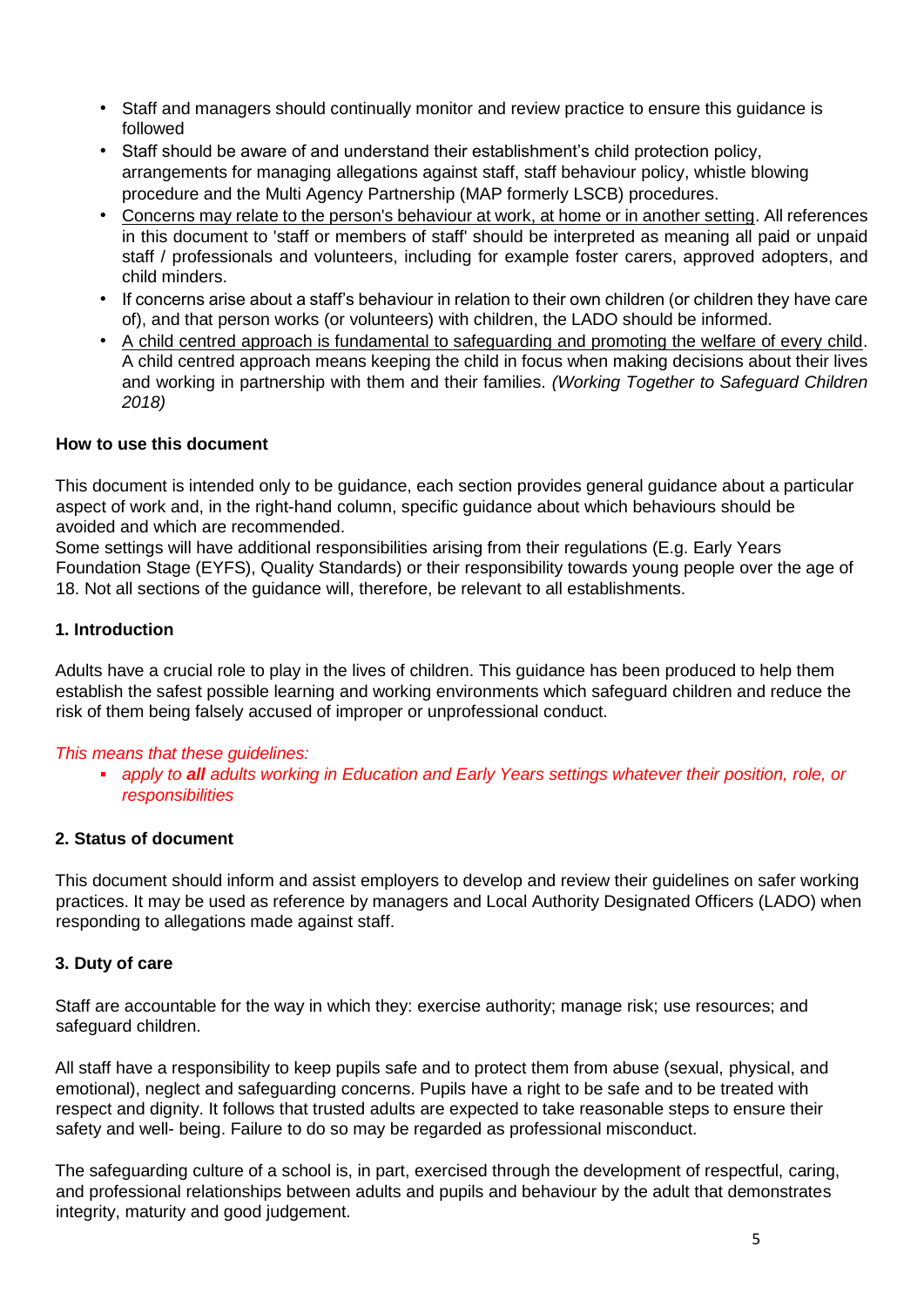The public, local authorities, employers, and parents/carers will have expectations about the nature of professional involvement in the lives of children. When individuals accept a role working in an education setting, they should understand and acknowledge the responsibilities and trust involved in that role.

Employers have duties towards their employees and others under Health and Safety legislation which requires them to take steps to provide a safe working environment for staff.

Legislation also imposes a duty on employees to take care of themselves and anyone else who may be affected by their actions or failings. An employer's Health and Safety duties and the adults' responsibilities towards children should not conflict. Safe practice can be demonstrated through the use and implementation of these guidelines.

## *This means that staff should:*

- *understand the responsibilities which are part of their employment or role, and be aware that sanctions will be applied if these provisions are breached*
- *understand how to raise a concern and contact designated staff or partner agencies if they have a concern about a child, particularly if the arrangements have been amended*
- *always act, and be seen to act, in the child's best interests*
- *avoid any conduct which would lead any reasonable person to question their motivation and intentions*
- *take responsibility for their own actions and behaviour*

## *This means that employers should:*

- *promote a culture of openness and support*
- *ensure that systems are in place for concerns to be raised*
- **e** ensure that adults are not placed in situations which render them particularly vulnerable
- *ensure that all adults are aware of expectations, policies, and procedures*

*This means that Managers / Proprietors/ Governing Bodies should:*

- **e** ensure that appropriate safeguarding and child protection policies and procedures are *distributed, adopted, implemented, and monitored*
- update or amend your CP policy and other safeguarding policies in the light of DfE guidance on *safeguarding children during the COVID pandemic.*
- *Ensure that if there is no trained DSL onsite, a senior member of staff is identified to lead on safeguarding issues*

## **4. Making professional judgements**

This guidance cannot provide a complete checklist of what is, or is not, appropriate behaviour for staff. It does highlight however, behaviour which is illegal, inappropriate, or inadvisable. There will be rare occasions and circumstances in which staff must make decisions or act in the best interest of a pupil which could contravene this guidance or where no guidance exists. Individuals are expected to make judgements about their behaviour to secure the best interests and welfare of the pupils in their charge and, in so doing, will be seen to be acting reasonably. These judgements should always be recorded and shared with a manager.

Adults should always consider whether their actions are warranted, proportionate, and safe and applied equitably.

## *This means that where no specific guidance exists staff should:*

**discuss the circumstances that informed their action, or their proposed action, with their line** *manager or, where appropriate, the school's designated safeguarding lead. This will help to ensure that the safest practices are employed and reduce the risk of actions being misinterpreted*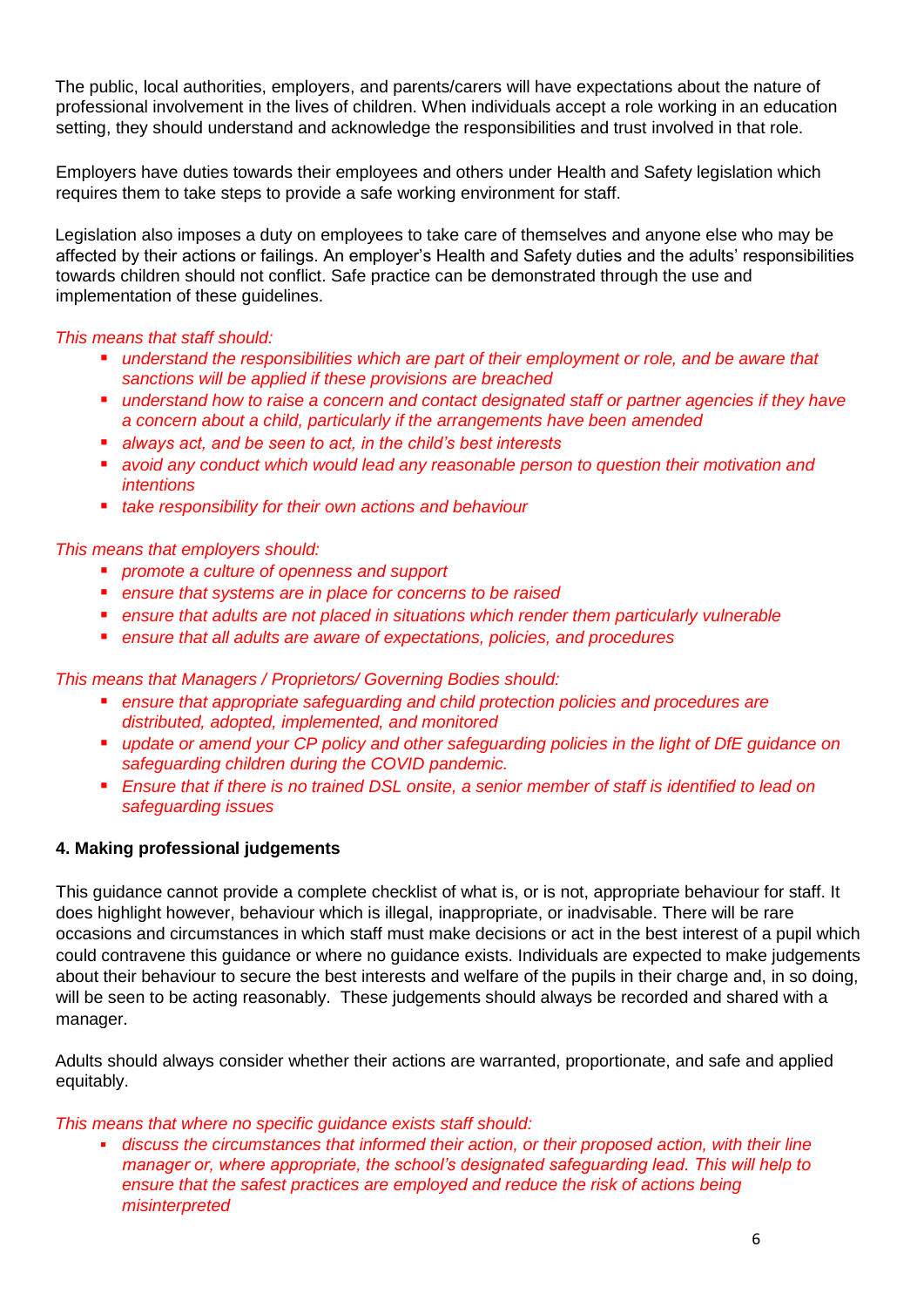- *always discuss any misunderstanding, accidents or threats with the Head teacher or designated safeguarding lead*
- *always record discussions and actions taken with their justifications*
- *record any areas of disagreement and, if necessary, refer to another agency/the LA/Ofsted/TRA/DBS/HCPC/ other Regulatory Body*

## **5. Power and positions of trust and authority**

As a result of their knowledge, position and/or the authority invested in their role, all those working with children in a school or education setting are in a position of trust in relation to all pupils on the roll.

The relationship between a person working with a child/child is one in which the adult has a position of power or influence. It is vital for adults to understand this power that the relationship cannot be one between equals and the responsibility they must exercise consequently.

The potential for exploitation and harm of vulnerable pupils means that adults have a responsibility to ensure that an unequal balance of power is not used for personal advantage or gratification.

Staff should always maintain appropriate professional boundaries, avoid behaviour which could be misinterpreted by others and report and record any such incident. This is as relevant in the online world as it is in the classroom; staff engaging with pupils and / or parents online have a responsibility to always model safe practice.

Where a person aged 18 or over is in a position of trust with a child under 18, it is an offence for that person to engage in sexual activity with or in the presence of that child, or to cause or incite that child to engage in or watch sexual activity.

*This means that staff should not:*

- *use their position to gain access to information for their own advantage and/or a pupil's or family's detriment*
- *use their power to intimidate, threaten, coerce, or undermine pupils*
- *use their status and standing to form or promote relationships with pupils which are of a sexual nature, or which may become so*

# **6. Confidentiality**

The storing and processing of personal information is governed by the General Data Protection Act 2017 (GDPR) and Data Protection Act 2018. Employers should provide clear advice to staff about their responsibilities under this legislation so that, when considering sharing confidential information, those principles should apply.

Staff may have access to special category personal data about pupils and their families which must be always kept confidential and only shared when legally permissible to do so and in the interest of the child. Records should only be shared with those who have a legitimate professional need to see them.

Staff should never use confidential or personal information about a pupil or her/his family for their own, or others advantage (including that of partners, friends, relatives, or other organisations). Information must never be used to intimidate, humiliate, or embarrass the child. Confidential information should never be used casually in conversation or shared with any person other than on a need-to-know basis. In circumstances where the pupil's identity does not need to be disclosed the information should be used anonymously.

There are some circumstances in which a member of staff may be expected to share information about a pupil, for example when abuse is alleged or suspected. In such cases, individuals have a duty to pass information on without delay, but only to those with designated safeguarding responsibilities.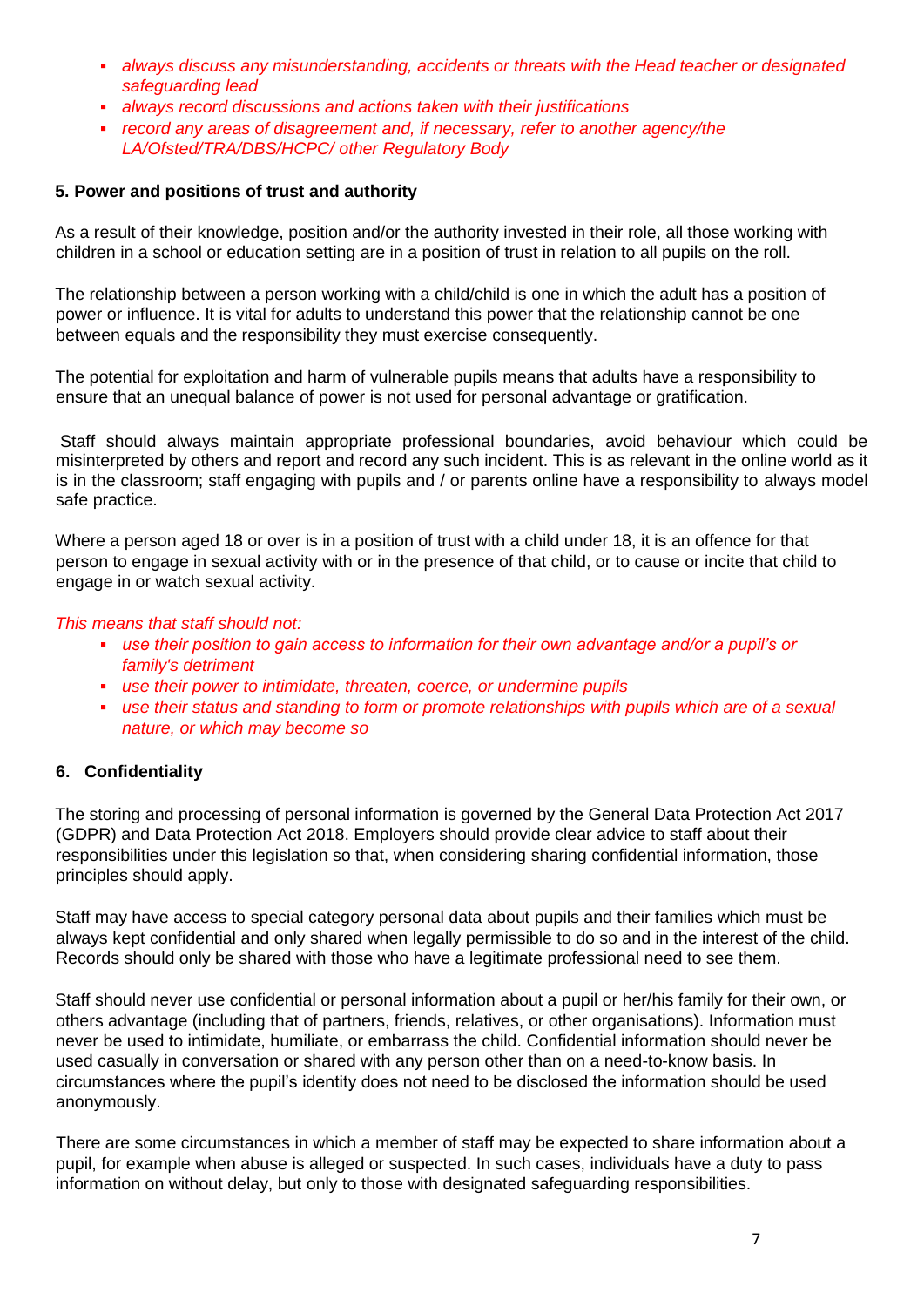If a child – or their parent / carer – makes a disclosure regarding abuse or neglect, the member of staff must follow the setting's procedures. The adult should not promise confidentiality to a child or parent but should give reassurance that the information will be treated sensitively.

If a member of staff is in any doubt about whether to share information or keep it confidential, he or she should seek guidance from the Designated Safeguarding Lead. Any media or legal enquiries should be passed to senior management.

## *This means that staff:*

- *need to know the name of their Designated Safeguarding Lead and be familiar with Multi Agency Partnership (MAP formerly LCSB) child protection procedures and guidance*
- *are expected to treat information they receive about pupils and families in a discreet and confidential manner*
- *should seek advice from a senior member of staff (designated safeguarding lead) if they are in any doubt about sharing information they hold, or which has been requested of them*
- *need to be clear about when information can/ must be shared and in what circumstances*
- **need to know the procedures for responding to allegations against staff and to whom any** *concerns or allegations should be reported*
- **need to ensure that where personal information is recorded using modern technologies that** *systems and devices are kept secure*

## **7. Standards of behaviour**

All staff have a responsibility to maintain public confidence in their ability to safeguard the welfare and best interests of children. They should adopt high standards of personal conduct to maintain confidence and respect of the public and those with whom they work.

There may be times where an individual's actions in their personal life come under scrutiny from the community, the media, or public authorities, including about their own children, or children or adults in the community. Staff should be aware that their behaviour, either in or out of the workplace, could compromise their position within the work setting in relation to the protection of children, loss of trust and confidence, or bringing the employer into disrepute. Such behaviour may also result in disqualification from childcare, prohibition from teaching by the Teaching Regulation Agency (TRA), a bar from engaging in regulated activity, or action by another relevant regulatory body.

The Childcare (Disqualification) Regulations 2018 set out grounds for disqualification under the Childcare Act 2006 where a person meets certain criteria set out in the Regulations.

For example, an individual will be disqualified where they have committed a relevant offence against a child; been subject to a specified order relating to the care of a child; committed certain serious sexual or physical offences against an adult; been included on the DBS children's barred list; been made subject to a disqualification order by the court; previously been *refused registration as a childcare provider or provider or manager of a children's home or had such registration cancelled.* A disqualified person is prohibited from providing relevant early or later year's childcare as defined in the Childcare Act 2006 or being directly concerned in the management of such childcare. Schools and private childcare settings are also prohibited from employing a disqualified person in respect of relevant early or later year's childcare.

## *This means that staff should not:*

- *behave in a manner which would lead any reasonable person to question their suitability to work with children or to act as an appropriate role model*
- *make, or encourage others to make sexual remarks to, or about, a pupil*
- *use inappropriate language to or in the presence of pupils*
- *discuss their personal or sexual relationships with or in the presence of pupils*
- *make (or encourage others to make) unprofessional personal comments which scapegoat, demean or humiliate, or might be interpreted as such*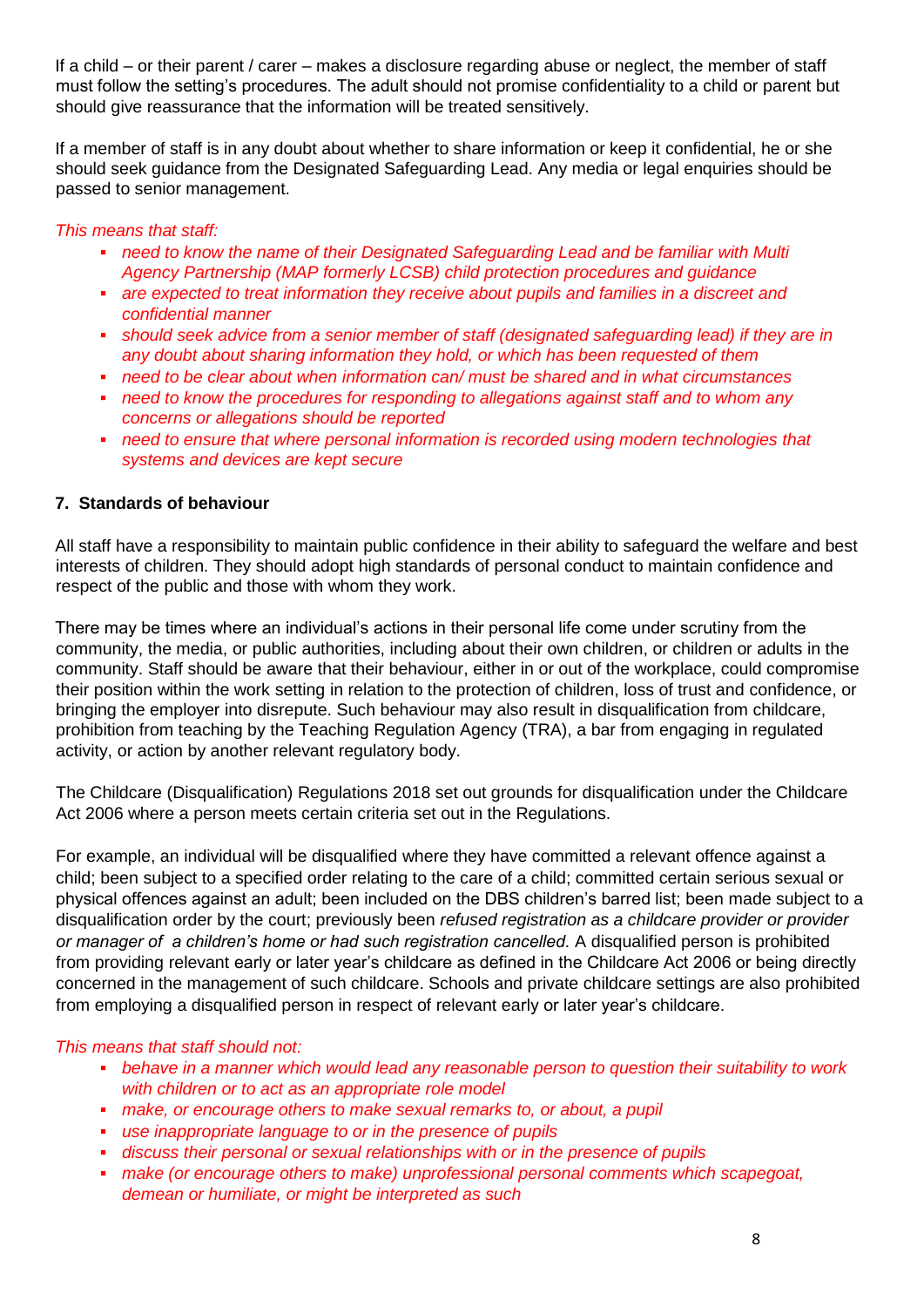*This means that staff should:*

- *inform the head/principle or specified person of any cautions, convictions or relevant orders accrued during their employment, and / or if they are charged with a criminal offence.*
- *Be aware that behaviour by themselves, those with whom they have a relationship or association, or others in their personal lives, may impact on their work with children.*

*This means that school leaders should:*

- *Have a clear expectation that staff will discuss with managers any relationship/association (in or out of school or online) that may have implications for the safeguarding of children in school.*
- Create a culture where staff feel able to raise these issues, safequarding their *employee's welfare and contribute to their duty of care towards their staff*
- *Identify whether arrangements are needed to support these staff*
- *Consider whether there are measures that need to be put in place to safeguard children (e.g. by putting arrangements in place to stop or restrict a person coming into school where a potential risk to children has been identified)*

The Disqualification under the Child Care Act 2006 (Regulations 2018) states the schools should make clear their expectations that staff should disclose any relationship or association (in the real world or online) that may impact on the school's ability to safeguard pupils. This applies to all staff in schools, not just those in early or later year's childcare.

## 8. **Dress and appearance**

A person's dress and appearance are matters of personal choice and self- expression and some individuals will wish to exercise their own cultural customs. However staff should select a manner of dress and appearance appropriate to their professional role and which may be necessarily different to that adopted in their personal life. Staff should ensure they are dressed decently, safely, and appropriately for the tasks they undertake; this also applies to online or virtual teaching or when working with small groups on site (in the case of schools who remain open to vulnerable children or those of critical workers). Those who dress or appear in a manner which could be viewed as offensive or inappropriate will render themselves vulnerable to criticism or allegation.

*This means that staff should wear clothing which:*

- *promotes a positive and professional image*
- *is appropriate to their role*
- *is not likely to be viewed as offensive, revealing, or sexually provocative*
- *does not distract, cause embarrassment, or give rise to misunderstanding*
- *is absent of any political or otherwise contentious slogans*
- *is not considered to be discriminatory*
- *is compliant with professional standards*
- *in online engagement, is like the clothing they would wear on a normal school day*

## 9. **Gifts, rewards, favouritism, and exclusion**

Settings should have agreements in place regarding the giving of gifts or rewards to pupils and the receiving of gifts from them or their parents/carers and staff should be made aware of and understand what is expected of them.

Staff need to take care that they do not accept any gift that might be construed as a bribe by others or lead the giver to expect preferential treatment.

There are occasions when pupils or parents wish to pass small tokens of appreciation to staff e.g. at Christmas or as a thank-you and this is usually acceptable. However, it is unacceptable to receive gifts on a regular basis or of any significant value.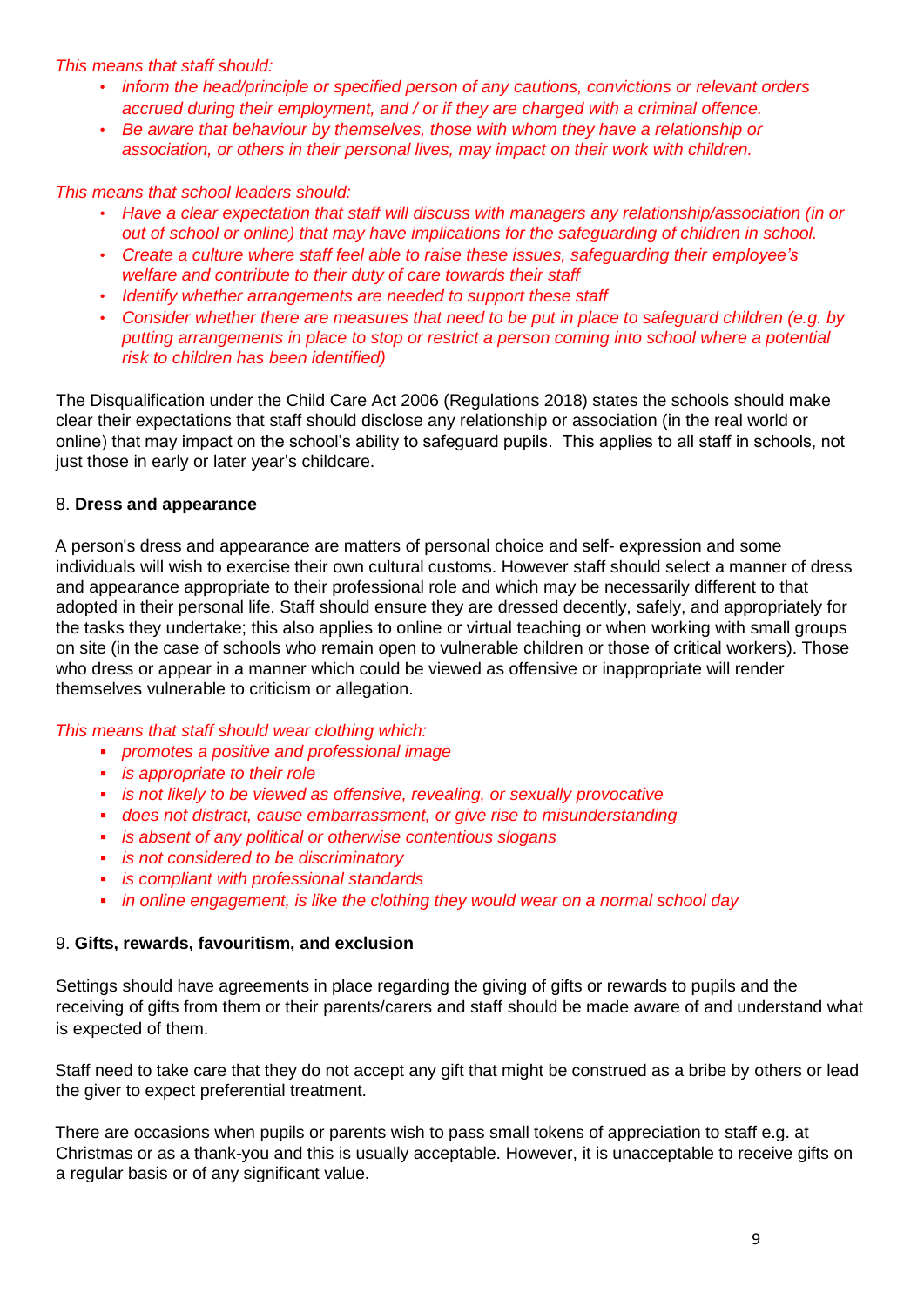Similarly, it is inadvisable to give such personal gifts to pupils or their families. This could be interpreted as a gesture either to bride or groom. It might also be perceived that a 'favour' of some kind is expected in return.

Any reward given to a pupil should be in accordance with agreed practice, consistent with the school or setting's behaviour policy, recorded and not based on favouritism.

Adults should exercise care when selecting children for specific activities, jobs, or privileges to avoid perceptions of favouritism or injustice. Similar care should be exercised when pupils are excluded from an activity. Methods of selection and exclusion should always be subject to clear, fair, agreed criteria.

## *This means that staff should:*

- *be aware of and understand their organisation's relevant policies, e.g. rewarding positive behaviour*
- *ensure that gifts received or given in situations which may be misconstrued are declared and recorded*
- *only give gifts to a pupil as part of an agreed reward system*
- *where giving gifts other than as above, ensure that these are of insignificant value and given to all pupils equally*
- *ensure that all selection processes of pupils are fair, and these are undertaken and agreed by more than one member of staff*
- *ensure that they do not behave in a manner which is either favourable or unfavourable to individual pupils*

## **10. Infatuations and 'crushes'**

All staff need to recognise that it is not uncommon for pupils to be strongly attracted to a member of staff and/or develop a 'crush' or infatuation. They should make every effort to ensure that their own behaviour cannot be brought into question, does not appear to encourage this and be aware that such infatuations may carry a risk of their words or actions being misinterpreted.

Any member of staff who receives a report, overhears something, or otherwise notices any sign, however small or seemingly insignificant, that a young person has become or may be becoming infatuated with either themselves or a colleague, should immediately report this to the Head teacher or most senior manager. In this way appropriate early intervention can be taken which can prevent escalation and avoid hurt, embarrassment or distress for those concerned.

The Head teacher (or senior manager) should give careful thought to those circumstances where the staff member, pupil and their parents/carers should be spoken to and should ensure a plan to manage the situation is put in place. This plan should respond sensitively to the child and staff member and maintain the dignity of all. This plan should involve all parties, be robust and regularly monitored and reviewed.

## *This means that staff should:*

- *report any indications (verbal, written or physical) that suggest a pupil may be infatuated with a member of staff*
- *always maintain professional boundaries*

## *This means that senior managers should:*

*put action plans in place where concerns are brought to their attention*

## **11. Social contact outside of the workplace**

It is acknowledged that staff may have genuine friendships and social contact with parents of pupils, independent of the professional relationship. Staff should, however, also be aware that professionals who sexually harm children often seek to establish relationships and contact outside of the workplace with both the child and their parents, to 'groom' the adult and the child and/or create opportunities for sexual abuse.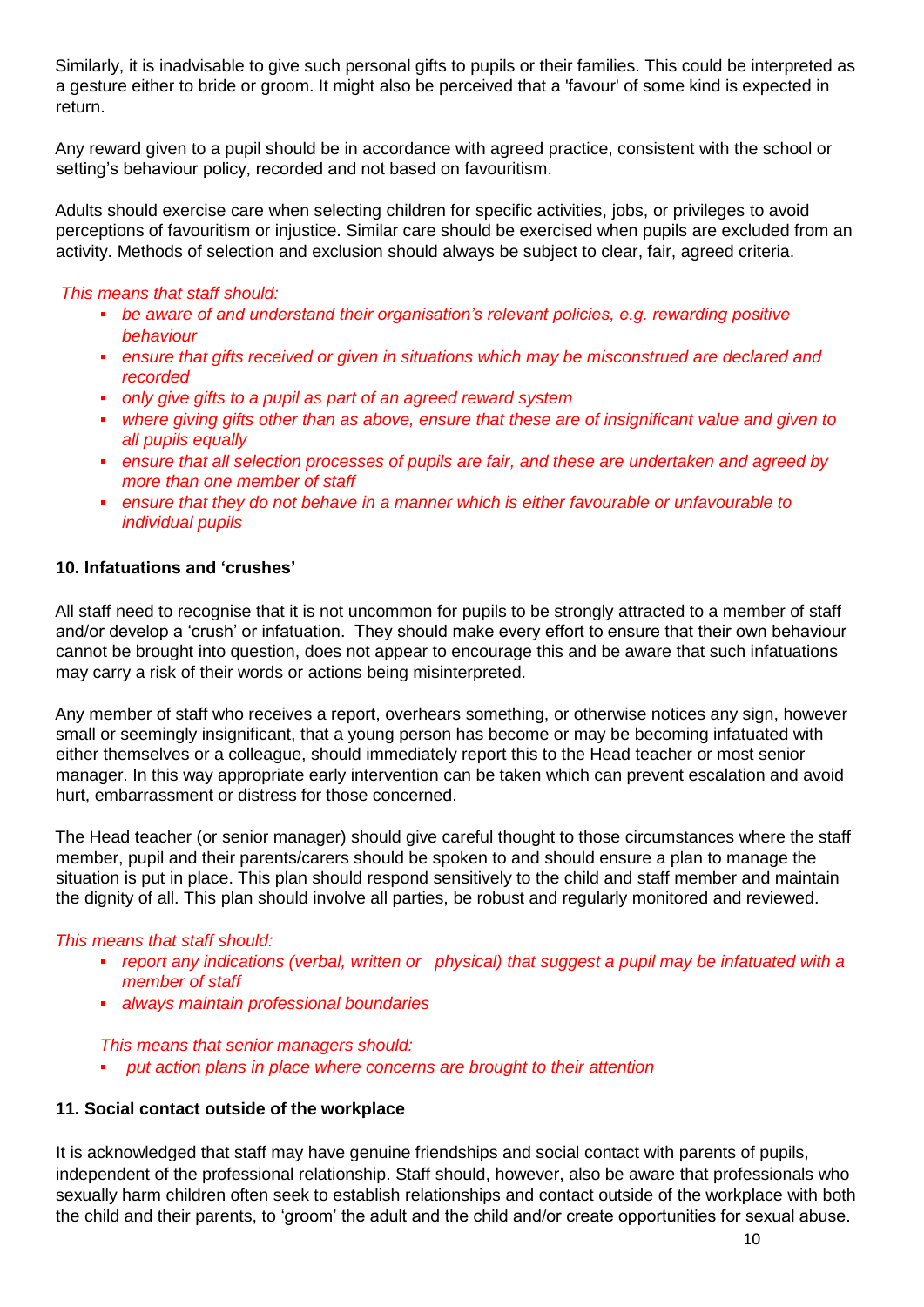It is also important to recognise that social contact may provide opportunities for other types of grooming such as for the purpose of sexual exploitation or radicalisation.

Staff should recognise that some types of social contact with pupils or their families could be perceived as harmful or exerting inappropriate influence on children, and may bring the setting into disrepute (e.g. attending a political protest, circulating propaganda)

If a pupil or parent seeks to establish social contact, or if this occurs coincidentally, the member of staff should exercise her/his professional judgement. This also applies to social contacts made through outside interests or the staff member's own family.

Some staff may, as part of their professional role, be required to support a parent or carer. If that person comes to depend upon the staff member or seeks support outside of their professional role this should be discussed with senior management and where necessary referrals made to the appropriate support agency.

## *This means that staff should:*

- *always approve any planned social contact with pupils or parents with senior colleagues, for example when it is part of a reward scheme*
- **advise senior management of any regular social contact they have with a pupil which could give** *rise to concern*
- *refrain from sending personal communication to pupils or parents unless agreed with senior managers*
- *inform senior management of any relationship with a parent where this extends beyond the usual parent/professional relationship*
- *inform senior management of any requests or arrangements where parents wish to use their services outside of the workplace e.g. babysitting, tutoring*

## **12. Communication with children (including the use of technology)**

To make best use of the many educational and social benefits of new and emerging technologies, pupils need opportunities to use and explore the digital world. Online Safety risks are posed more by behaviours and values than the technology itself.

Staff must ensure that they establish safe and responsible online behaviours, working to local and national guidelines and acceptable use policies which detail how new and emerging technologies may be used.

Communication with children both in the 'real' world and through web based and telecommunication interactions should take place within explicit professional boundaries. This includes the use of computers, tablets, phones, texts, e-mails, instant messages, social media such as Facebook and Twitter, chatrooms, forums, blogs, websites, gaming sites, digital cameras, videos, webcams, and other handheld devices. (Given the ever-changing world of technology it should be noted that this list gives examples only and is not exhaustive.)

Staff should not request or respond to any personal information from children other than which may be necessary in their professional role. They should ensure that their communications are open and transparent and avoid any communication which could be interpreted as 'grooming behaviour'

Staff should not give their personal contact details to children for example, e-mail address, home or mobile telephone numbers, details of web-based identities. If children locate these by any other means and attempt to contact or correspond with the staff member, the adult should not respond and must report the matter to their manager. The child should be firmly and politely informed that this is not acceptable.

Staff should, in any communication with children, also follow the guidance in section 7 'Standards of Behaviour'.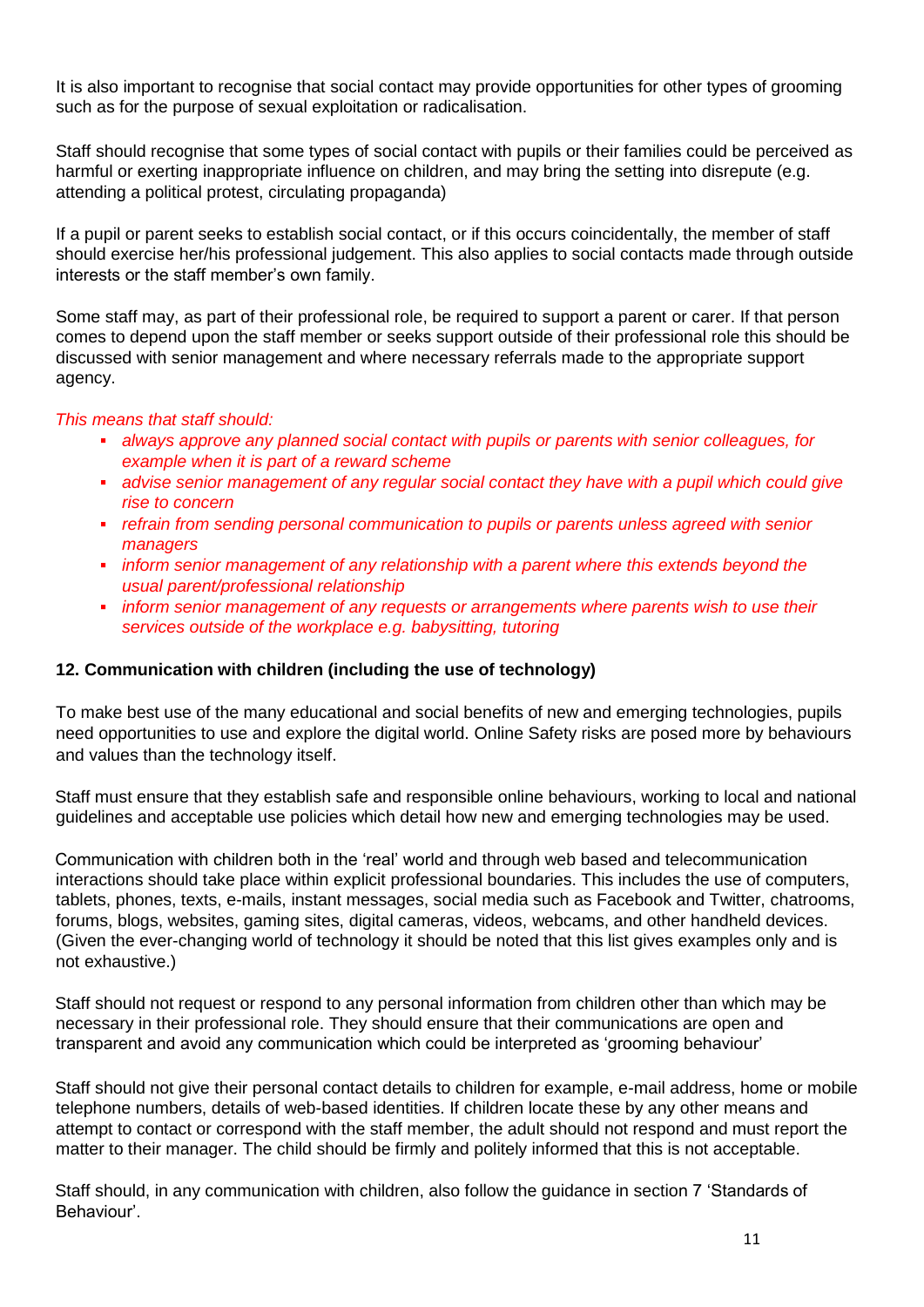Staff should adhere to their establishment's policies, including those regarding communication with parents and carers and the information they share when using the internet.

*This means that adults should:*

- **not seek to communicate/make contact or respond to contact with pupils outside of the** *purposes of their work*
- *not give out their personal details*
- *use only equipment and Internet services provided by the school or setting*
- *follow their school / setting's Acceptable Use policy*
- *ensure that their use of technologies could not bring their employer into disrepute*

## 13. **Physical contact**

There are occasions when it is entirely appropriate and proper for staff to have physical contact with children, however, it is crucial that they only do so in ways appropriate to their professional role and in relation to the pupil's individual needs and any agreed care plan.

Not all children feel comfortable about certain types of physical contact; this should be recognised and, wherever possible, adults should seek the pupil's permission before initiating contact and be sensitive to any signs that they may be uncomfortable *or* embarrassed. Staff should acknowledge that some pupils are more comfortable with touch than others and/or may be more comfortable with touch from some adults than others. Staff should listen, observe, and take note of the child's reaction or feelings and so far, as is possible, use a level of contact and/or form of communication which is acceptable to the pupil.

It is not possible to be specific about the appropriateness of each physical contact, since an action that is appropriate with one pupil, in one set of circumstances, may be inappropriate in another, or with a different child.

Any physical contact should be in response to the child's needs at the time, of limited duration and appropriate to their age, stage of development, gender, ethnicity, and background. Adults should, therefore, always use their professional judgement.

Physical contact should never be secretive, or for the gratification of the adult, or represent a misuse of authority. If a member of staff believes that an action by them or a colleague could be misinterpreted, or if an action is observed which is possibly abusive the incident and circumstances should be immediately reported to the manager and recorded. Where appropriate, the manager should consult with the Local Authority Designated Officer (LADO).

Extra caution may be required where it is known that a child has suffered previous abuse or neglect. Staff need to be aware that the child may associate physical contact with such experiences. They also should recognise that these pupils may seek out inappropriate physical contact. In such circumstances staff should deter the child sensitively and help them to understand the importance of personal boundaries.

A general culture of 'safe touch' should be adopted, where appropriate, to the individual requirements of each child. Pupils with disabilities may require more physical contact to assist their everyday learning. The arrangements should be understood and agreed by all concerned, justified in terms of the pupil's needs, consistently applied and open to scrutiny.

# *This means that staff should:*

- *be aware that even well-intentioned physical contact may be misconstrued by the pupil, an observer, or any person to whom this action is described*
- *never touch a pupil in a way which may be considered indecent*
- *always be prepared to explain actions and accept that all physical contact be open to scrutiny*
- *never indulge in horseplay or fun fights*
- *always allow/encourage pupils, where able, to undertake self-care tasks independently*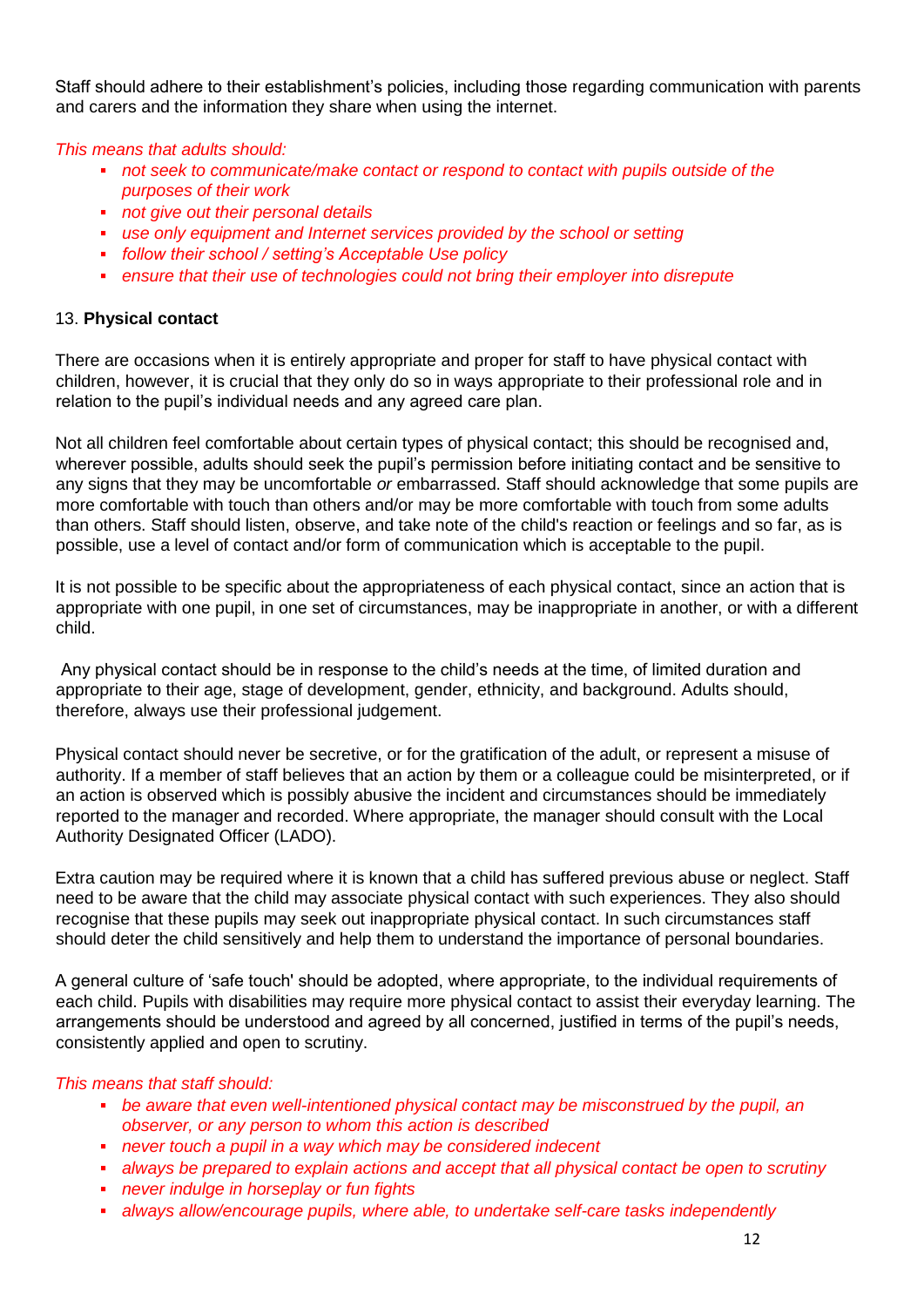- **ensure the way they offer comfort to a distressed pupil is age appropriate**  $\Box$  always tell a *colleague when and how they offered comfort to a distressed pupil*
- *establish the preferences of pupils*
- **EXP** consider alternatives, where it is anticipated that a pupil might misinterpret or be uncomfortable *with physical contact*
- **a** always explain to the pupil the reason why contact is necessary and what form that contact will *take*
- *report and record situations which may give rise to concern*
- *be aware of cultural or religious views about touching and be sensitive to issues of gender*

*This means that education settings should:*

- *ensure they have a system in place for recording incidents and how information about incidents and outcomes can be easily accessed by senior management*
- *provide staff, on a 'need to know' basis, with relevant information about vulnerable children in their care*

# **14. Other activities that require physical contact**

In certain curriculum areas, such as PE, drama or music, staff may need to initiate some physical contact with children, for example, to demonstrate technique in the use of a piece of equipment, adjust posture, or support a child so they can perform an activity safely or prevent injury.

Physical contact should take place only when it is necessary in relation to a particular activity. It should take place in a safe and open environment i.e. one easily observed by others and last for the minimum time necessary. The extent of the contact should be made clear and undertaken with the permission of the pupil. Contact should be relevant to their age / understanding and adults should remain sensitive to any discomfort expressed verbally or non-verbally by the pupil.

Guidance and protocols around safe and appropriate physical contact may be provided, for example, by sport's governing bodies and should be understood and applied consistently. Any incidents of physical contact that cause concern or fall outside of these protocols and guidance should be reported to the senior manager and parent or carer.

It is good practice if all parties clearly understand at the outset, what physical contact is necessary and appropriate in undertaking specific activities. Keeping parents/carers and pupils informed of the extent and nature of any physical contact may also prevent allegations of misconduct or abuse arising.

# *This means that staff should:*

- **treat pupils with dignity and respect and avoid contact with intimate parts of the body**
- **a** *always explain to a pupil the reason why contact is necessary and what form that contact will take*
- *seek consent of parents where a pupil is unable to give this e.g. because of a disability*
- *consider alternatives, where it is anticipated that a pupil might misinterpret any such contact*
- *be familiar with and follow recommended guidance and protocols*
- *conduct activities where they can be seen by others*
- *be aware of gender, cultural and religious issues that may need to be considered prior to initiating physical contact*

*This means that schools/settings should:*

- *have in place up to date guidance and protocols on appropriate physical contact, that promote safe practice and include clear expectations of behaviour and conduct.*
- *ensure that staff are made aware of this guidance and that it is continually promoted*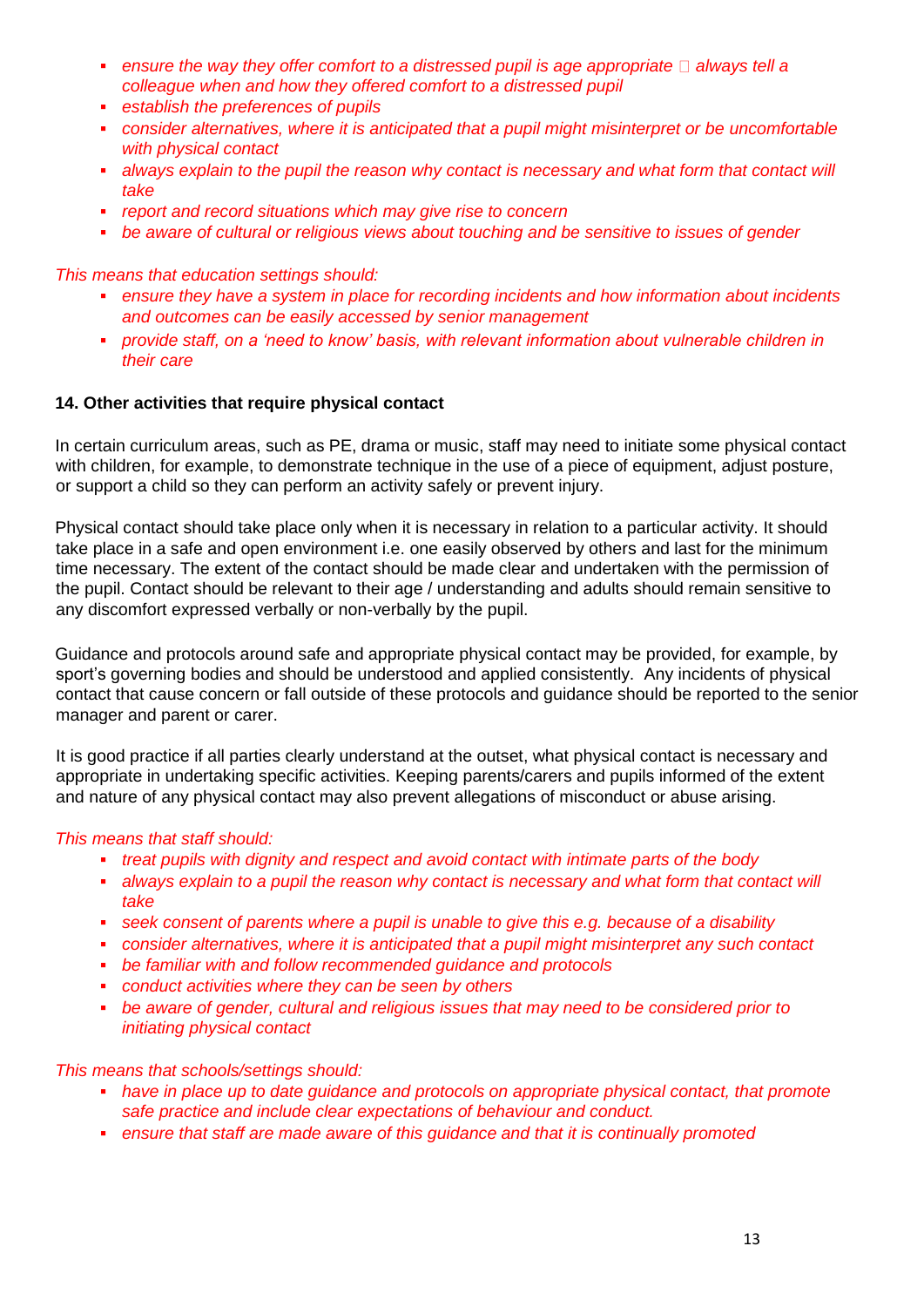## 15. **Intimate / personal care**

Schools and settings should have clear nappy or pad changing and intimate / personal care policies which ensure that the health, safety, independence, and welfare of children is promoted, and their dignity and privacy are respected. Arrangements for intimate and personal care should be open and transparent and accompanied by recording systems.

Pupils should be encouraged to act as independently as possible and to undertake as much of their own personal care as is possible and practicable. When assistance is required, this should normally be undertaken by one member of staff, however, they should try to ensure that another appropriate adult is in the vicinity who is aware of the task to be undertaken and that, wherever possible, they are visible and/or audible. Intimate or personal care procedures should not involve more than one member of staff unless the pupil's care plan specifies the reason for this.

A signed record should be kept of all intimate and personal care tasks undertaken and, where these have been carried out in another room, should include times left and returned.

Any vulnerability, including those that may arise from a physical or learning difficulty should be considered when formulating the individual pupil's health and education care plan. The views of parents, carers, and the pupil, regardless of their age and understanding, must be actively sought in formulating the plan and in the necessary regular reviews of these arrangements. Any changes to the care plan should be made in writing and without delay, even if the change in arrangements is temporary, e.g. staff shortages, changes to staff rotas during the pandemic, etc.

Intimate and personal care should not be carried out by an adult that the child does not know. Anyone undertaking intimate / personal care in an education setting is in regulated activity and must have been checked against the relevant DBS barred list, even if the activity only happens once; this includes volunteers. Volunteers and visiting staff from other schools should not undertake care procedures without appropriate training.

Pupils are always entitled to respect and privacy and especially when in a state of undress, including, for example, when changing, toileting and showering. However, there needs to be an appropriate level of supervision to safeguard pupils, satisfy health and safety considerations and ensure that bullying or teasing does not occur. This supervision should be appropriate to the needs and age of the young people concerned and sensitive to the potential for embarrassment.

## *This means that education settings should:*

- *have written care plans in place for any pupil who could be expected to require intimate care update care plans in writing where appropriate, e.g. because there are changes to staff rotas, etc.*
- *ensure that pupils are actively consulted about their own care plan*
- *ensure that intimate / personal care is provided by staff known to the child*
- *ensure that only individuals that have been checked against the relevant DBS barred list are permitted to engage in intimate or personal care*
- *ensure that temporary or visiting staff have been trained in intimate and personal care procedures*

## *This means that staff should:*

- *adhere to their organisation's intimate and personal care and nappy changing policies*
- *make other staff aware of the task being undertaken*
- *always explain to the pupil what is happening before a care procedure begins*
- *consult with colleagues where any variation from agreed procedure/care plan is necessary*
- *record the justification for any variations to the agreed procedure/care plan and share this information with the pupil and their parents/carers*
- *avoid any visually intrusive behaviour*
- *where there are changing rooms announce their intention of entering*
- **always consider the supervision needs of the pupils and only remain in the room where their** *needs require this*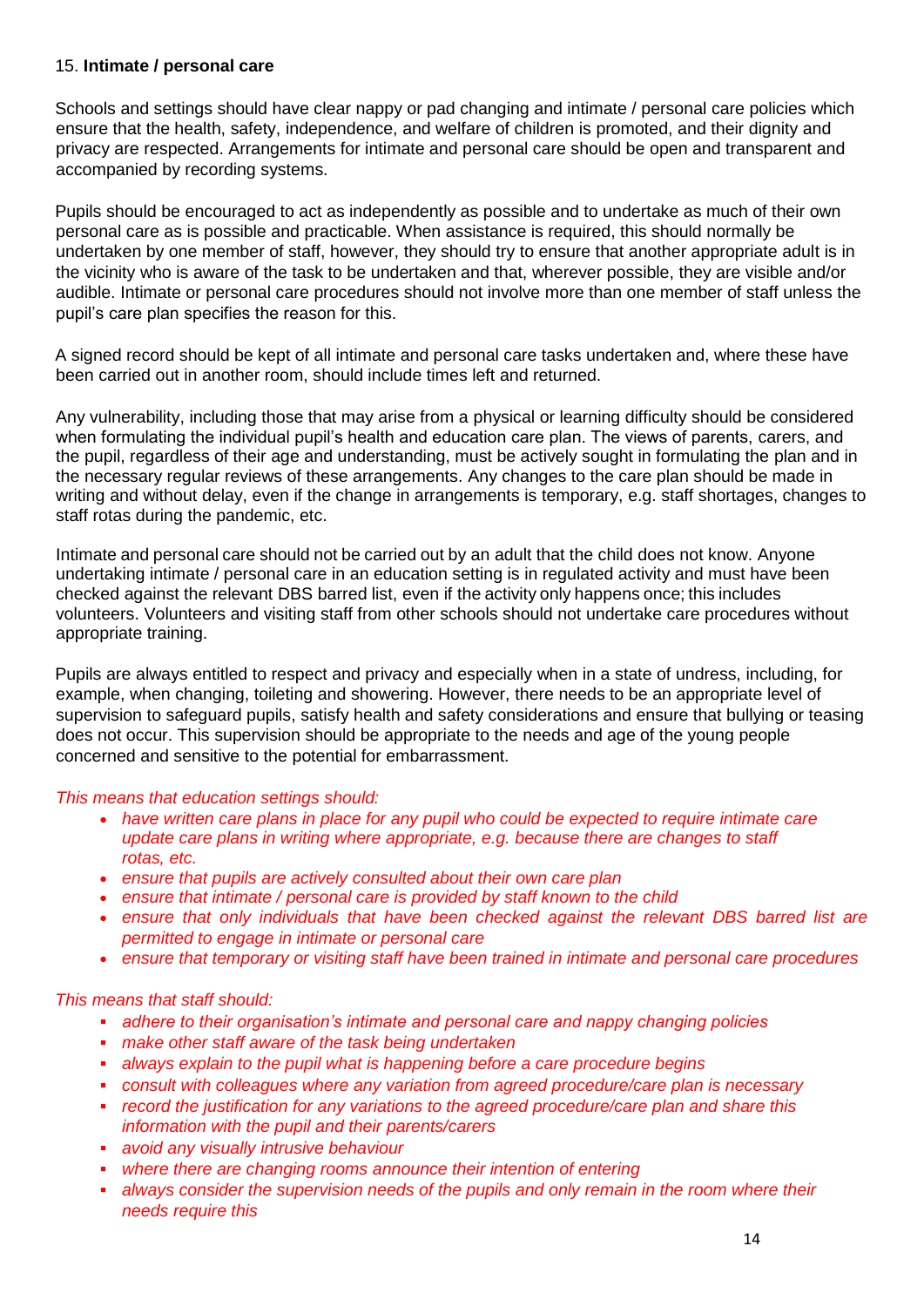## *This means that adults should not:*

- *change or toilet in the presence or sight of pupils*
- *shower with pupils*
- **allow any adult to assist with intimate or personal care without confirmation from senior leaders** *that the individual is not barred from working in regulated activity*
- *assist with intimate or personal care tasks which the pupil can undertake independently*

## **16. Behaviour management**

Corporal punishment and smacking are unlawful in all schools and early years' settings.

Staff should not use any form of degrading or humiliating treatment to punish a child. The use of sarcasm, demeaning or insensitive comments towards children is completely unacceptable.

Where pupils display difficult or challenging behaviour, adults must follow the schools or setting's behaviour and discipline policy using strategies appropriate to the circumstance and situation.

Where a pupil has specific needs in respect of particularly challenging behaviour, a positive handling plan*,*  including assessment of risk, should be drawn up and agreed by all parties, including, for example, a medical officer where appropriate.

Senior managers should ensure that the establishment's behaviour policy includes clear guidance about the use of isolation and seclusion. The legislation on these strategies is complex and staff should take extreme care to avoid any practice that could be viewed as unlawful, a breach of the pupil's human rights and/or false imprisonment.

## *This means that staff should:*

- *not use force as a form of punishment*
- *try to defuse situations before they escalate e.g. by distraction*
- *keep parents informed of any sanctions or behaviour management techniques used*
- **be mindful of and sensitive to factors both inside and outside of the school or setting which may** *impact on a pupil's behaviour*
- *follow the establishment's behaviour management policy*
- *behave as a role model*
- *avoid shouting at children other than as a warning in an emergency/safety situation*
- *refer to national and local policy and guidance regarding Restrictive Physical Intervention (RPI)*
- **be aware of the legislation and potential risks associated with the use of isolation and seclusion**
- *comply with legislation and guidance in relation to human rights and restriction of liberty*

## 17. **The use of control and physical intervention**

Early years providers must take all reasonable steps to ensure that corporal punishment is not given by any person who cares for or is in regular contact with a child, or by any person living or working in the premises where care is provided. A person will not be taken to have used corporal punishment if the action was taken for reasons that include averting an immediate danger of personal injury to, or an immediate danger of death of, any person including the child.

The law and guidance for schools' states that adults may reasonably intervene to prevent a child from:

- a. committing a criminal offence
- b. injuring themselves or others
- c. causing damage to property
- d. engaging in behaviour prejudicial to good order and to maintain good order and discipline.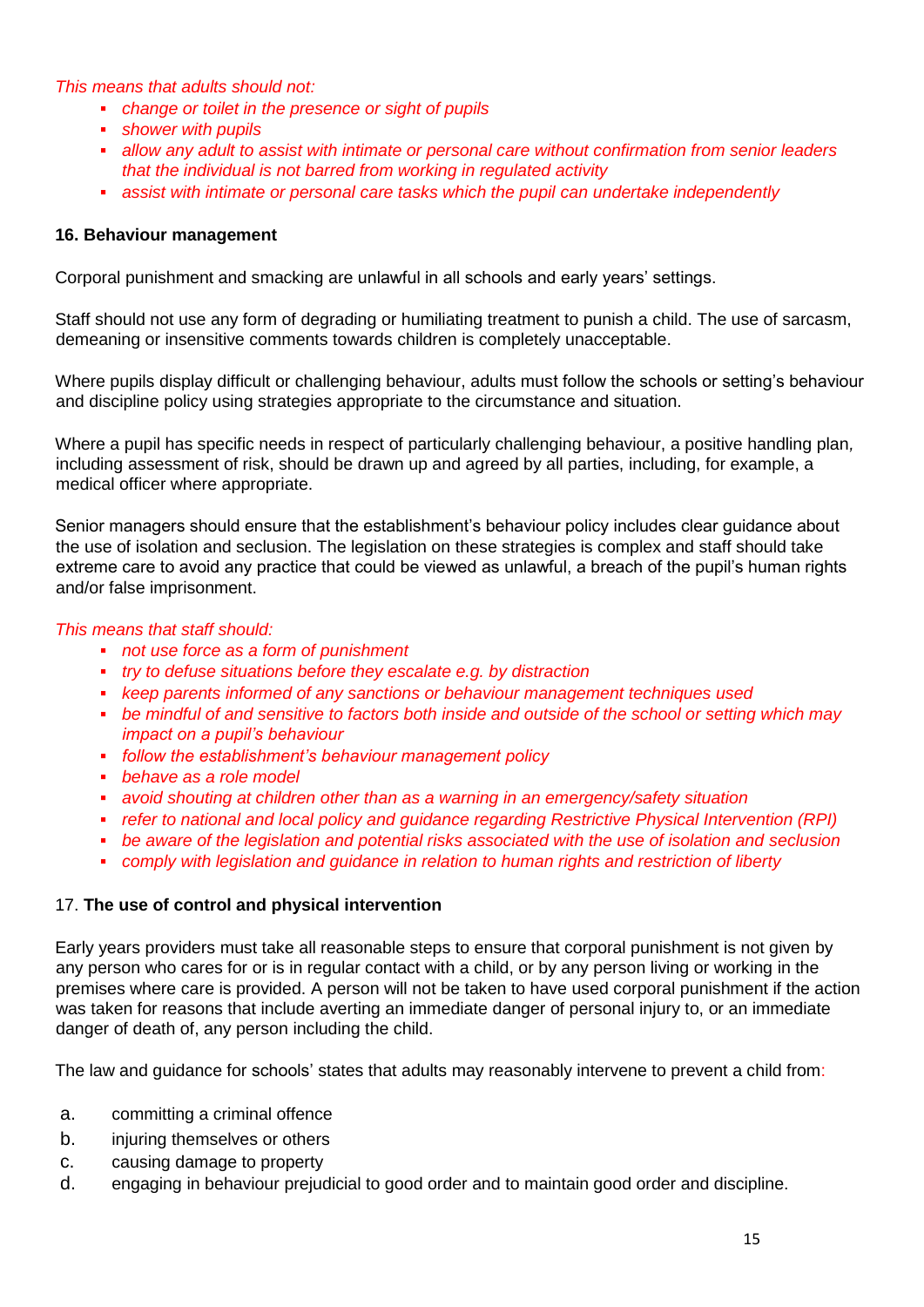Care staff in residential special schools which are also registered as children's homes are not permitted to use physical intervention to maintain good order or discipline and should refer to the Children's Homes Regulations (England) 2015 for information.

Great care must be exercised in order that adults do not physically intervene in a manner which could be considered unlawful.

Under no circumstances should physical force be used as a form of punishment.

The use of unwarranted or disproportionate physical force is likely to constitute a criminal offence. Where the school or setting judges that a child's behaviour presents a serious risk to themselves or others, they must always put in place a robust risk assessment which is reviewed regularly and, where relevant, a physical intervention plan.

In all cases where physical intervention has taken place, it would be good practice to record the incident and subsequent actions and report these to a manager and the child's parents. (In a children's home it is a legal requirement to record such incidents.)

Similarly, where it can be anticipated that physical intervention is likely to be required, a plan should be put in place which the pupil and parents/carers are aware of and have agreed to. Parental consent does not permit settings to use unlawful physical intervention or deprive a pupil of their liberty.

#### *This means that education settings should:*

- **e** ensure that they have a lawful physical intervention policy consistent with local and national *guidance*
- *regularly acquaint staff with policy and guidance*
- *ensure that staff are provided with appropriate training and support*
- **have an agreed policy for when and how physical interventions should be recorded and** *reported*

## *This means that staff should:*

- *adhere to the school or setting's physical intervention policy always seek to defuse situations and avoid the use of physical intervention wherever possible*
- *where physical intervention is necessary, only use minimum force and for the shortest time needed*

#### *This means that staff should not*

*use physical intervention as a form of punishment*

## 18. **Sexual conduct**

Any sexual behaviour by a member of staff with or towards a pupil is unacceptable, illegal with a pupil under 18 years of age (if the member of staff is in a position of trust with that pupil) and will always be a matter for criminal and/or disciplinary action.

Pupils are protected by the same laws as adults in relation to non-consensual sexual behaviour. They are additionally protected by specific legal provisions depending on their age and understanding. This includes the prohibition of sexual activity with children by adults in a position of trust.

Sexual activity involves physical contact including penetrative and non- penetrative acts; however it also includes non-contact activities, such as causing pupils to engage in or watch sexual activity or the production of pornographic material.

There are occasions when adults embark on a course of behaviour known as 'grooming' where the purpose is to gain the trust of a child and manipulate the relationship so sexual abuse can take place. All staff should undertake appropriate training so they are fully aware of those behaviours that may constitute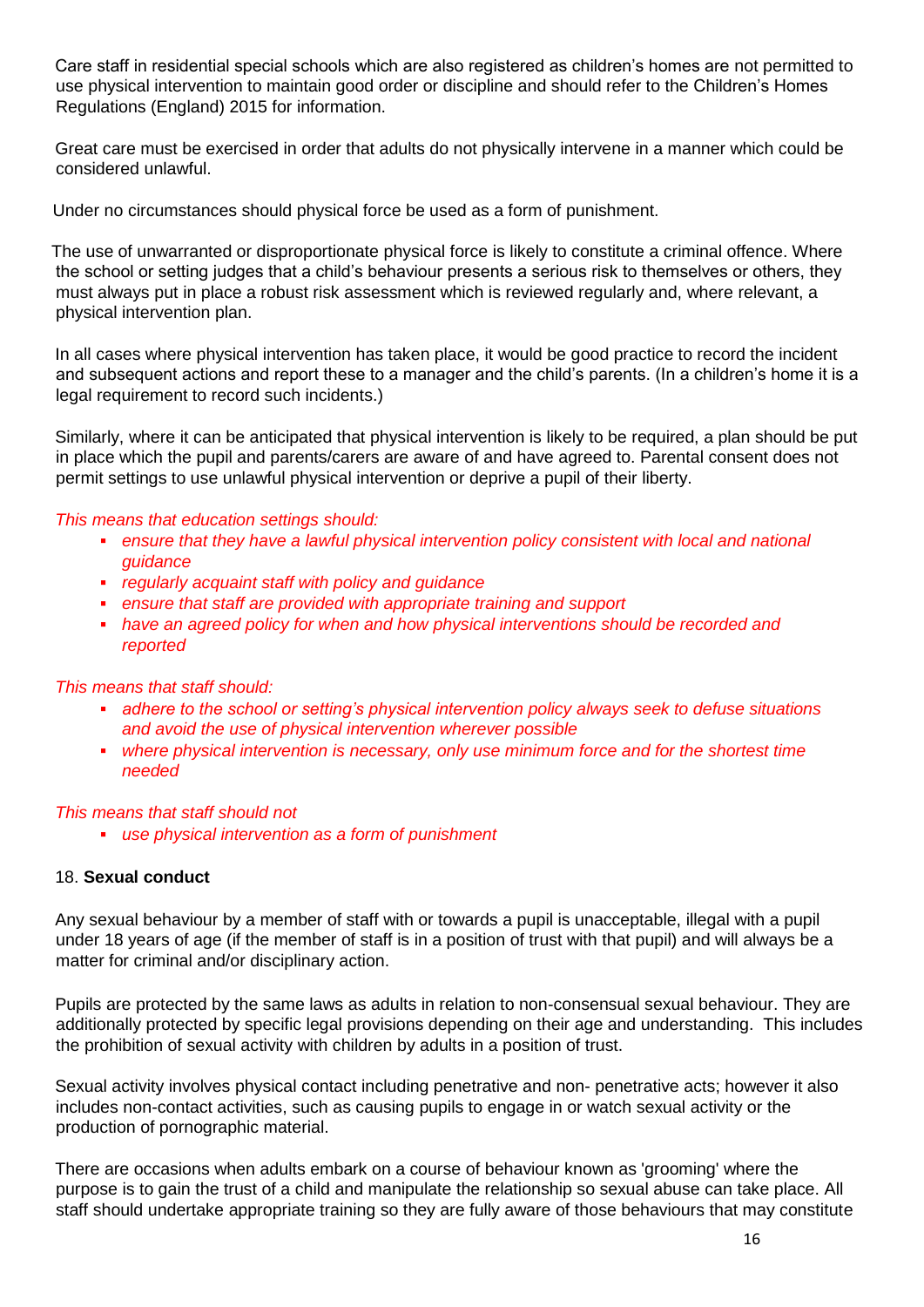'grooming' and of their responsibility to always report to a senior manager any concerns about the behaviour of a colleague which could indicate that a pupil is being groomed.

*This means that staff should:*

- *not have any form of sexual contact with a pupil from the school or setting*
- *avoid any form of touch or comment which is, or may be, indecent*
- *avoid any form of communication with a pupil which could be interpreted as sexually suggestive, provocative or give rise to speculation e.g. verbal comments, letters, notes, by email or on social media, phone calls, texts, physical contact*
- *not make sexual remarks to or about a pupil*
- *not discuss sexual matters with or in the presence of pupils other than within agreed curriculum content or as part of their recognised job role*

## 19. **One to one situation**

Staff working in one-to-one situations with pupils at the setting, including visiting staff from external organisations can be more vulnerable to allegations or complaints.

To safeguard both pupils and adults, a risk assessment in relation to the specific nature and implications of one-to-one work should always be undertaken. Each assessment should consider the individual needs of each pupil and should be reviewed regularly.

Arranging to meet with pupils from the school or setting away from the work premises should not be permitted unless the necessity for this is clear and approval is obtained from a senior member of staff, the pupil, and their parents/carers.

During the current school closures, the DfE suggests that if there is only one vulnerable child or child of a critical worker, the school should consider closing, and liaise with the local authority to identify alternative provision, e.g., at a hub school. If the school must remain open with only one or two children, there should be more than one member of staff to meet fire safety, first aid, supervision, and other emergency procedures.

# *This means that staff should:*

- *work one to one with a child only where necessary and with the knowledge and consent of senior leaders and parents/carers*
- *be aware of relevant risk assessment, policies, and procedures*
- *ensure that wherever possible there is visual access and/or an open door in one-to-one situations*
- *avoid use of 'engaged' or equivalent signs wherever possible. Such signs may create an opportunity for secrecy or the interpretation of secrecy*
- *always report any situation where a pupil becomes distressed, anxious, or angry*
- *consider the needs and circumstances of the pupil involved*

This means school leaders should:

- keep pupil numbers under constant review
- *ensure that risk assessments and emergency procedures are reviewed in the event of lone working / very small numbers on site*
- *liaise with the LA on suitable alternative provision if the school needs to close due to very low pupil numbers*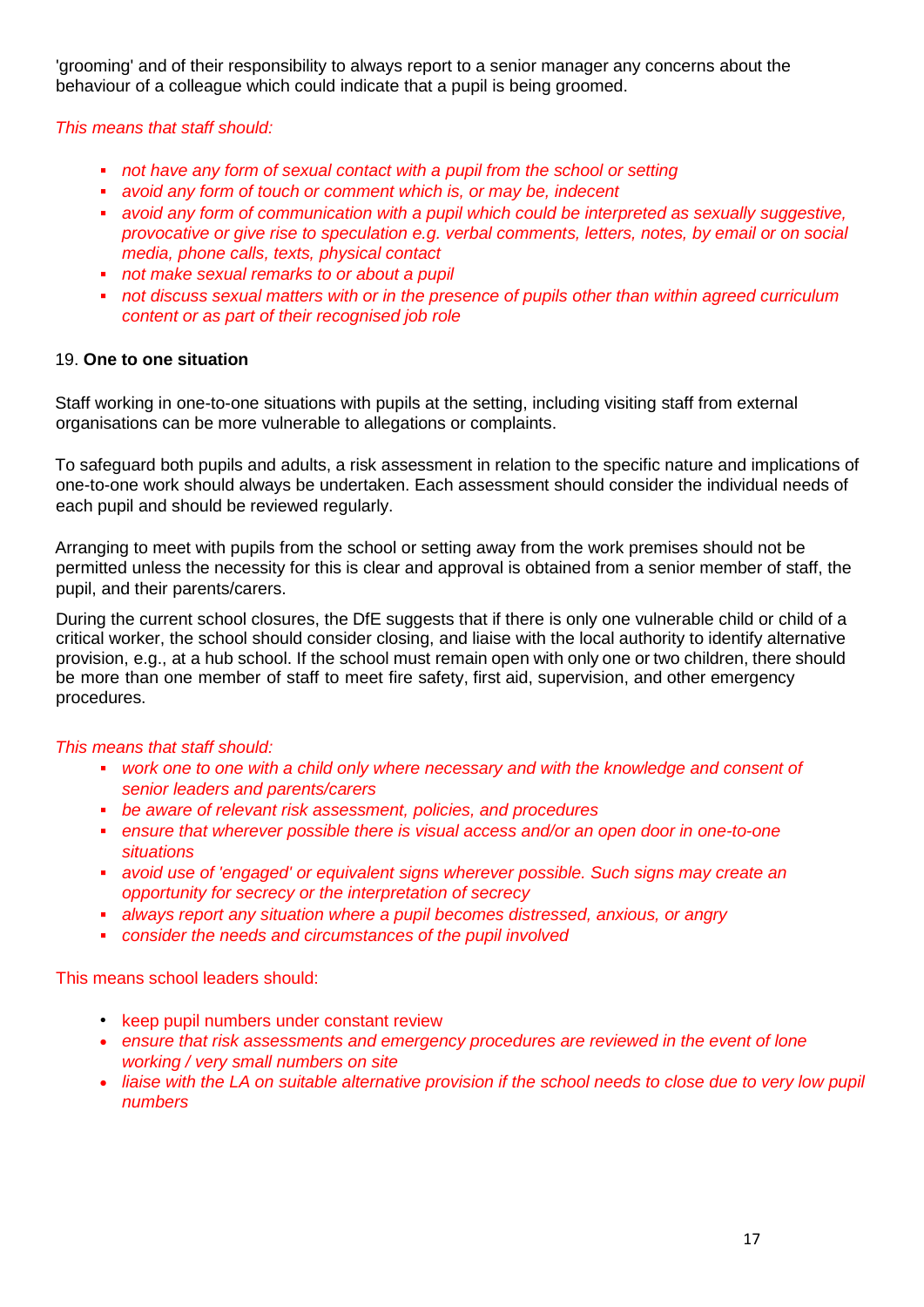#### 20. **Home visits**

All work with pupils and parents should usually be undertaken in the school or setting or other recognised workplace. There are however occasions, in response to an urgent, planned, or specific situation or job role, where it is necessary to make one-off or regular home visits.

In the current situation, some settings may ask staff to undertake welfare visits, particularly in the EYFS or to primary age children. Settings should consider the advice of their local authority early years' service and / or MAP when deciding whether these home visits are proportionate and desirable. Staff will normally undertake home visits with a colleague.

Staff undertaking welfare visits should always try to give parents / carers advance warning unless there is good reason not to, e.g. because the visit has been prompted by safeguarding concerns and / or is at the request of children's social care. In these cases, one of the staff undertaking the visit should be a Designated safeguarding lead or deputy safeguarding person. The purpose of the visit should be clarified, and staff should be aware of the circumstances in which emergency services or partner agencies should be contacted.

It is essential that appropriate policies and related risk assessments are in place to safeguard both staff and pupils, who can be more vulnerable in these situations.

A risk assessment should be undertaken prior to any planned home visit taking place. The assessment should include an evaluation of any known factors regarding the pupil, parents/carers and any others living in the household. Consideration should be given to any circumstances which might render the staff member becoming more vulnerable to an allegation being made e.g. Hostility, child protection concerns, complaints, or grievances. Specific thought should be given to visits outside of 'office hours' or in remote or secluded locations. Following the assessment, appropriate risk management measures should be put in place before the visit is undertaken. In the unlikely event that little or no information is available, visits should not be made alone.

## *This means that staff should:*

- *agree the purpose for any home visit with their manager*
- *have a clear understanding of the actions that should be taken if it is believed that a child or parent is at immediate risk of harm, including when to contact emergency services and/ or partner agencies*
- *adhere to agreed risk management strategies*
- *avoid unannounced visits wherever possible*
- *ensure there is visual access and/or an open door in one-to-one situations*
- *Always observe social distancing*
- **except in an emergency, never enter a home without the parent or carer's consent or when the** *parent is absent*
- *always make detailed records including times of arrival and departure*
- *ensure any behaviour or situation which gives rise to concern is discussed with their manager*

*This means that education settings should:*

- **ensure that they have home visit and lone-working policies which all adults are made aware of.** *These should include arrangements for risk assessment and management*
- *ensure that policies reflect any procedures or guidance issues by the MAP in relation to undertaking home visits*
- *ensure that all visits are justified and recorded*
- *ensure that staff understand the purpose and limitations of welfare visits*
- *ensure that staff are not exposed to unacceptable risk*
- *make clear to staff that, other than in an emergency, they should not enter a home if the parent/carer is absent*
- *ensure that staff have access to a mobile telephone and an emergency contact*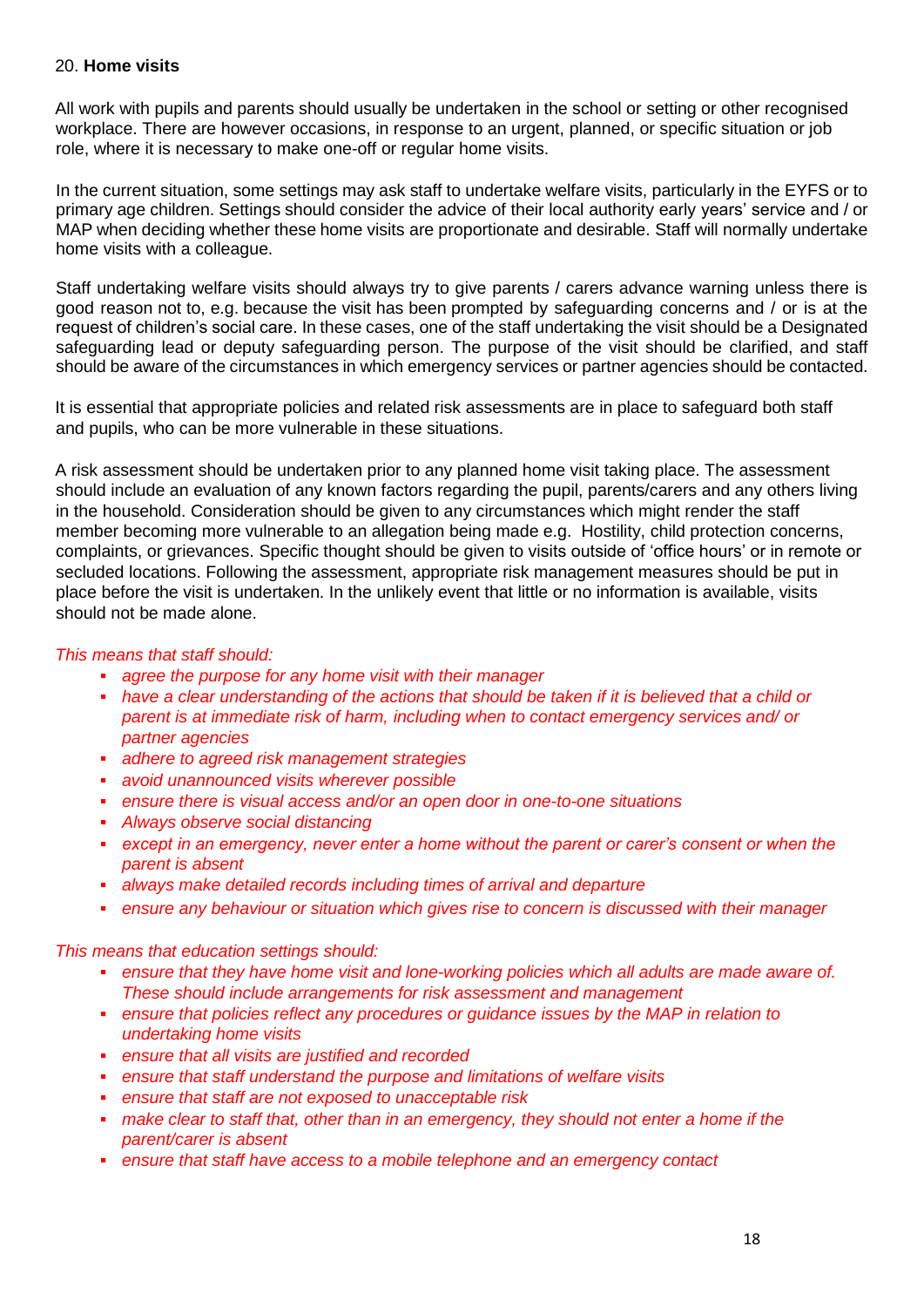## 21. **Transporting pupils**

In certain situations staff or volunteers may be required or offer to transport pupils as part of their work. As for any other activity undertaken at work, the employer has a duty to carry out a risk assessment covering the health and safety of their staff and to manage any known risks.

Staff should not offer lifts to pupils unless the need for this has been agreed by a manager. A designated member of staff should be appointed to plan and Provide oversight of all transport arrangements and respond to any concerns that may arise.

Wherever possible and practicable it is advisable that transport is undertaken other than in private vehicles and with at least one adult additional to the driver acting as an escort.

It is a legal requirement that all passengers wear seatbelts and the driver should ensure that they do so. They should also be aware of and adhere to current legislation regarding the use of car seats for younger children.

Staff should ensure that their behaviour is safe and that the transport arrangements and the vehicle meet all legal requirements. They should ensure that the vehicle is roadworthy and appropriately insured and that the maximum carrying capacity is not exceeded.

Staff should never offer to transport pupils outside of their normal working duties, other than in an emergency or where not doing so would mean the child may be at risk. In these circumstances the matter should be recorded and reported to both their manager and the child's parent(s). The school's health and safety policy and/or educational visits policy should set out the arrangements under which staff may use private vehicles to transport pupils.

## *This means that staff should:*

- *plan and agree arrangements with all parties in advance*
- *respond sensitively and flexibly where any concerns arise*
- *consider any specific or additional needs of the pupil*
- *have an appropriate license/permit for the vehicle*
- *ensure they are fit to drive and free from any drugs, alcohol or medicine which is likely to impair judgement and/ or ability to drive*
- *ensure that if they need to be alone with a pupil this is for the minimum time*
- *be aware that the safety and welfare of the pupil is their responsibility until this is safely passed over to a parent/career*
- *report the nature of the journey, the route and expected time of arrival in accordance with agreed procedures*
- *ensure that their behaviour and all arrangements ensure vehicle, passenger, and driver safety. This includes having proper and appropriate insurance for the type of vehicle being driven*
- *ensure that any impromptu or emergency arrangements of lifts are recorded and can be justified*
- *refer to Local and National guidance for educational visits*

## 22. **Educational visits**

Staff who are responsible for organising educational visits should be familiar with the Department for Education's advice on Health and Safety.

Staff should take particular care when supervising pupils in the less formal atmosphere of an educational visit or Prom where a more relaxed discipline or informal dress and language code may be acceptable. However, staff remain in a position of trust and need to ensure that their behaviour cannot be interpreted as seeking to establish an inappropriate relationship or friendship.

Where out of school or setting activities include overnight stays, careful consideration needs to be given to sleeping arrangements. Pupils, adults, and parents should be informed of these prior to the start of the trip.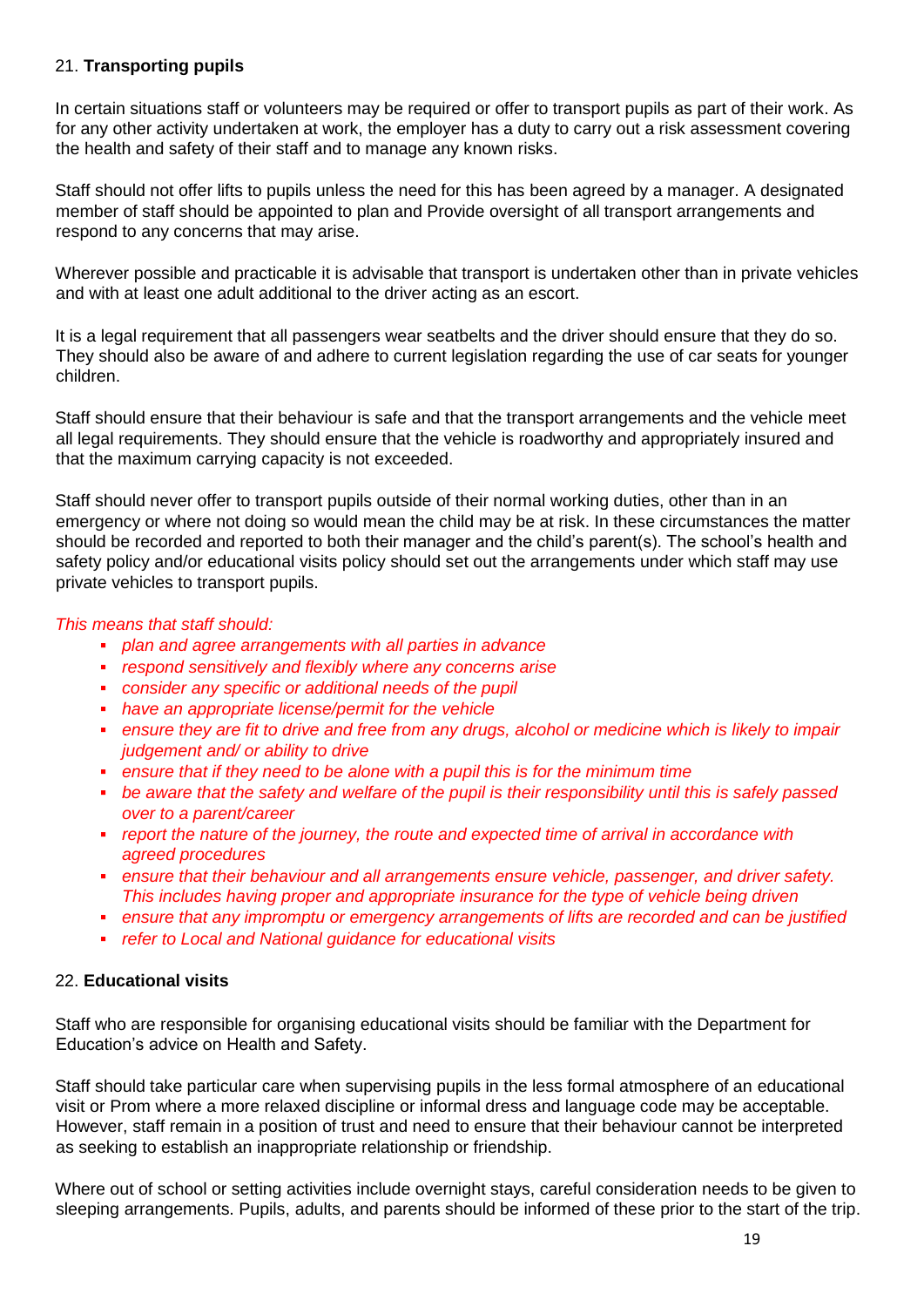In all circumstances, those organising trips and outings must pay careful attention to ensuring safe staff/child ratios and to the gender mix of staff.

All schools and education providers should have a Health and Safety policy. As part of this policy, staff should keep colleagues/employers aware of their whereabouts, especially when working off site or involved in an educational visit

The Management of Health and Safety at Work Regulations (1999) impose a duty on employers to produce suitable and sufficient risk assessments. This would include assessment of any risks to employees, children or others during an educational visit, and the measures that should be taken to minimise these risks.

## *This means that staff should:*

- *adhere to their organisation's educational visits guidance*
- *always have another adult present on visits, unless otherwise agreed with senior staff*
- *undertake risk assessments*
- *have parental consent to the activity*
- *ensure that their behaviour always remains professional*
- *never share beds with a child/pupil*
- *never share bedrooms unless it involves a dormitory situation and the arrangements have been previously discussed with Head teacher, parents, and pupils*
- *refer to local and national guidance for educational visits, including exchange visits (both to the UK and abroad)*

## 23. **First Aid and medication**

All settings should have an adequate number of qualified first aiders. Parents should be informed when first aid has been administered.

Any member of school staff may be asked to become a qualified first-aider or to provide support to pupils with medical conditions, including the administering of medicines, but they cannot be required to do so unless this forms part of their contract of employment.

Staff should receive sufficient and suitable training and achieve the necessary level of competency before they take on responsibility to support children with medical conditions.

Advice on managing medicines is included in the statutory guidance on supporting pupils at school with medical conditions. In circumstances where a

pupil needs medication regularly; this would usually be recorded in their individual healthcare plan. This provides details of the level and type of support a child needs to effectively manage their medical condition in school and should include information about the medicine to be administered, the correct dosage and any storage requirements.

After discussion with parents, children who are competent should be encouraged to take responsibility for managing their own medicines and procedures. This could include for example, the application of any ointment or sun cream, or use of inhalers or EpiPens.

If a member of staff is concerned or uncertain about the amount or type of medication being given to a pupil this should be discussed with the Designated Safeguarding Lead.

Adults taking medication which may affect their ability to care for children should seek medical advice regarding their suitability to do so and providers should ensure that they only work directly with children if that advice confirms that the medication is unlikely to impair their ability to look after children. Employers are also responsible for managing the performance of their employees and for ensuring they are suitable to work with children.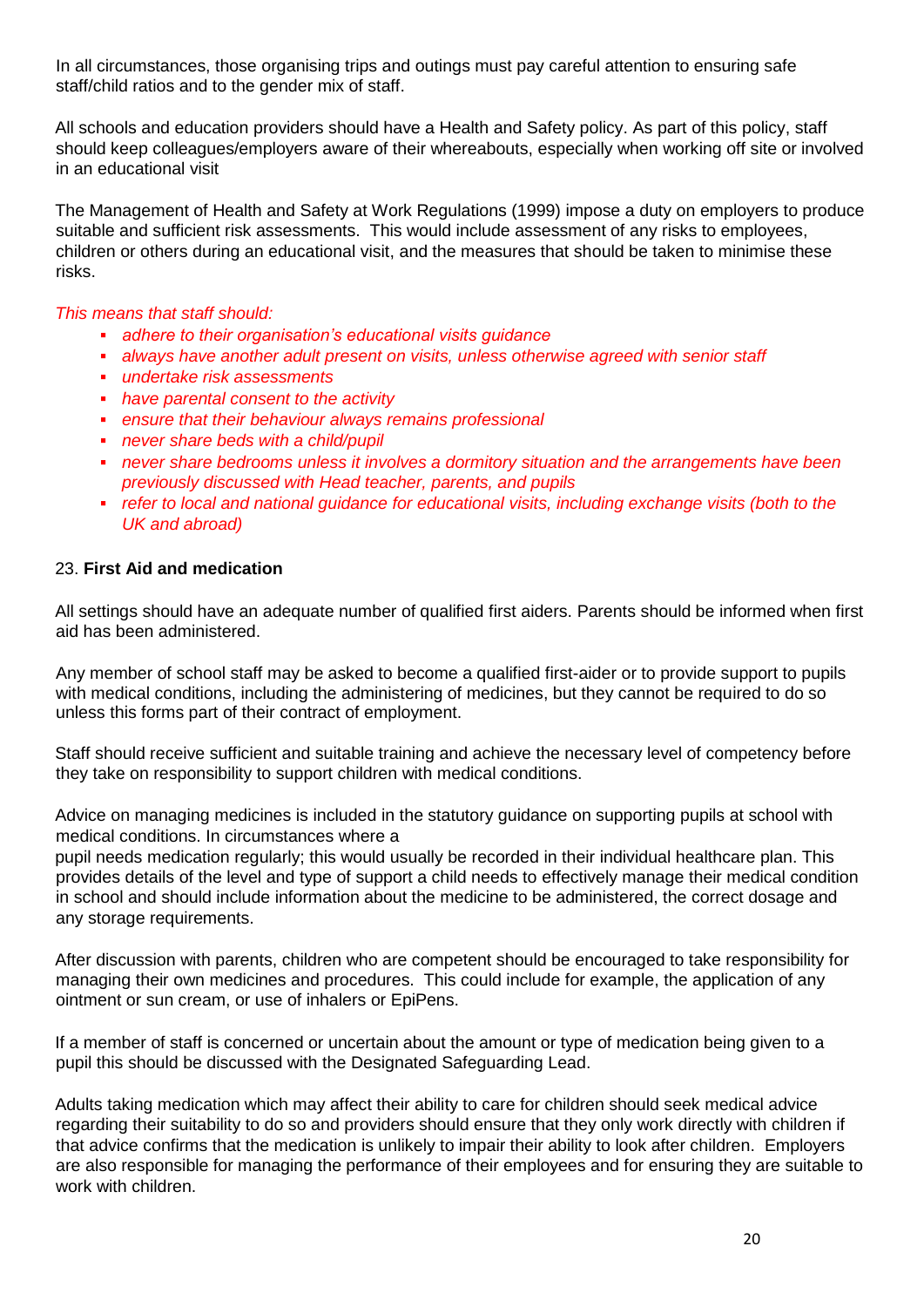Risk assessment is likely to recommend that staff medication on the premises must be securely always stored and out of reach of children

The above narrative of section 23 still stands. However, it is worth noting that in exceptional circumstances, the *Managing Health & Safety at Work Regulations* do allow an organisation to function without any member of staff being trained in 'First Aid at Work'. If a school has no trained first aider due to COVID-19, it is the responsibility of school leaders and/ or the employer to identify a senior person on site each day to lead on any crisis or serious incident including the provision of first aid. This decision should be supported by a risk assessment that considers the number of staff, children and / or other visitors on site, the proximity of emergency services, any risks presented, etc. Risks should be minimised as much as possible, for example by not undertaking high risk or adventurous activities.

Staff whose 'first aid at work' training is about to or has expired since 16th March 2020 should be aware that the HSE has agreed an extension of 3 months for renewal.

Depending on the ages of the children accessing the provision, there may need to be at least one person always trained in paediatric first aid when children are on site.

## *This means that education settings should:*

- *ensure there are trained and named individuals to undertake first aid responsibilities, including paediatric first aid if relevant*
- *if there is no member of staff available who has completed 'first aid at work' training, identify a senior person to be responsible each day*
- *review and renew first aid, medicines in school and crisis / emergency policies and relevant risk assessments*
- *ensure training is regularly monitored and updated*
- *refer to local and national First Aid guidance and guidance on meeting the needs of children with medical conditions that adults should:*
- *adhere to the school or setting's health and safety and supporting pupils with medical conditions policies*
- *make other staff aware of the task being undertaken*
- *have regard to pupils' individual healthcare plans*
- *always ensure that an appropriate health/risk assessment is undertaken prior to undertaking certain activities*
- *explain to the pupil what is happening.*
- *always act and be seen to act in the pupil's best interest*
- *make a record of all medications administered*
- *not work with pupils whilst taking medication unless medical advice confirms that they are able to do so*

## **24. Photography, videos, and other images**

Many educational activities involve recording images. These may be undertaken for displays, publicity, to celebrate achievement and to provide records of evidence of the activity. Under no circumstances should staff be expected or allowed to use their personal equipment to take images of pupils at or on behalf of the school or setting.

All settings should have arrangements about the taking and use of images, which is linked to their safeguarding and child protection policy. This should cover the wide range of devices which can be used for taking/recording images e.g. cameras, mobile-phones, smart phones, tablets, webcams etc. and arrangements for the use of these by both staff, parents, and visitors.

Whilst images are regularly used for very positive purposes adults need to be aware of the potential for these to be taken and/or misused or manipulated for pornographic or 'grooming' purposes. Regard needs to be given when images are taken of young or vulnerable children who may be unable to question why or how the activities are taking place.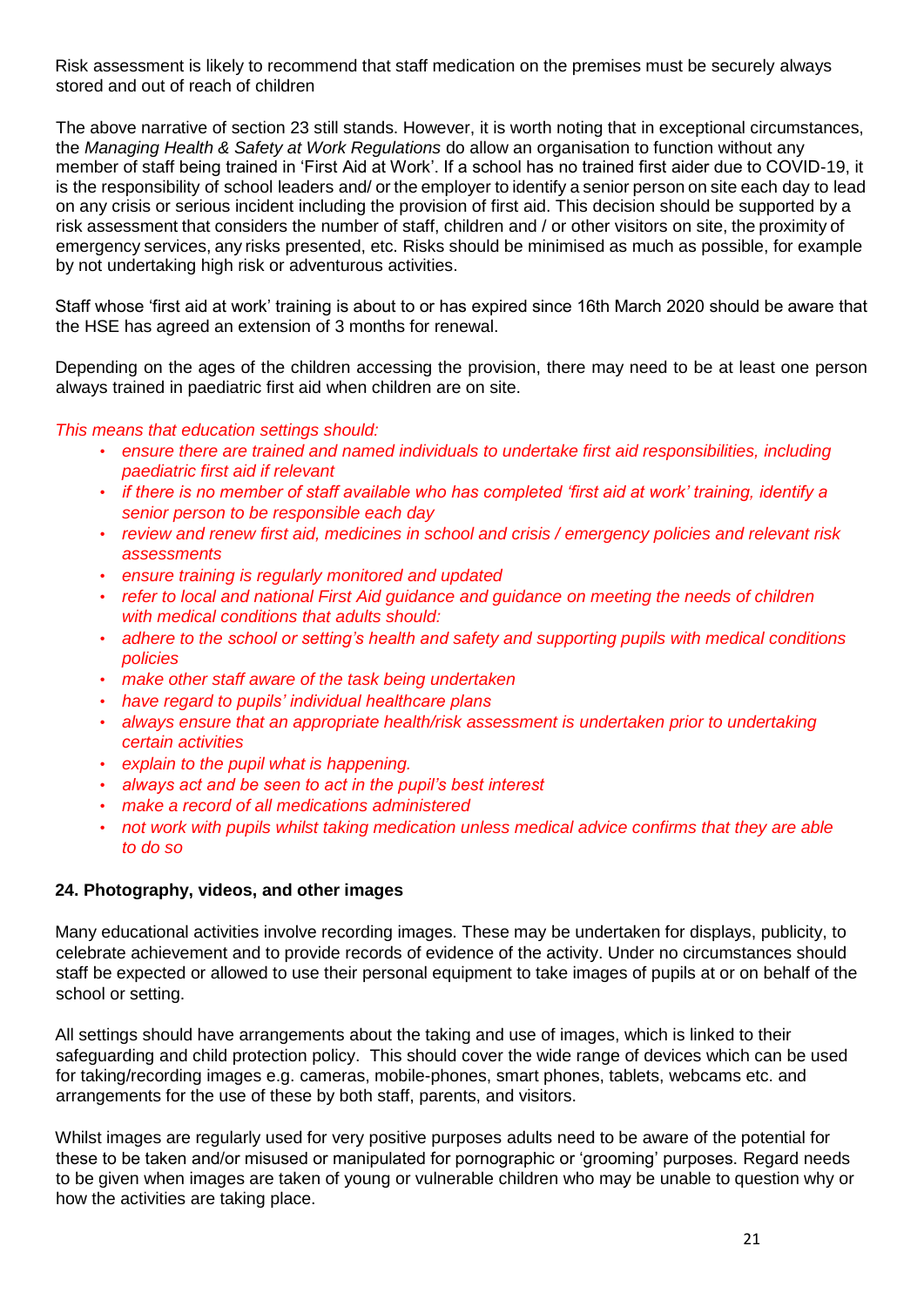Pupils who have been previously abused in a manner that involved images may feel particularly threatened using photography, filming etc. Staff should remain sensitive to any pupil who appears uncomfortable and should recognise the potential for misinterpretation.

Making and using images of pupils will require the age-appropriate consent of the individual concerned and their parents/carers. Images should not be displayed on websites, in publications or in a public place without such consent. The definition of a public place includes areas where visitors to the setting have access.

For the protection of children, it is recommended that when using images for publicity purposes that the following guidance should be followed:

- if the child is named, avoid using their image
- if the image is used, avoid naming the child, (or, as a minimum, use first names rather than surnames)
- schools and settings should establish whether the image will be retained for further use, where and for how long
- images should be securely stored and used only by those authorized to do so.
- For staff who are parents at the same school it is advisable to upload only images of their child/children to social media.

## *This means that staff should:*

- *adhere to their establishment's policy*
- *only publish images of pupils where they and their parent/carer have given explicit written consent to do so*
- *only take images where the pupil is happy for them to do so*
- *only retain images when there is a clear and agreed purpose for doing so*
- *store images in an appropriate secure place in the school or setting*
- **e** ensure that a senior member of staff is aware that the photography/image equipment is being *used and for what purpose*
- *be able to justify images of pupils in their possession*
- *avoid making images in one-to-one situations*

## *This means that adults should not:*

- *take images of pupils for their personal use*
- *display or distribute images of pupils unless they are sure that they have parental consent to do so (and, where appropriate, consent from the child)*
- *take images of children using personal equipment*
- *take images of children in a state of undress or semi-undress*
- *take images of children which could be considered as indecent or sexual*
- *take images of a child's injury, bruising or similar (e.g. following a disclosure of abuse) even if requested by children's social care*

# **25. Use of technology for online / virtual teaching**

The narrative of section 24 remains relevant. However, there has been a sharp increase in the use of technology for remote learning since March 2020 and this addendum provides some basic guidelines for staff and school leaders.

All settings should review their online safety and acceptable use policies and amend these if necessary, ensuring that all staff involved in virtual teaching or the use of technology to contact pupils are briefed on best practice and any temporary changes to policy / procedures.

When selecting a platform for online / virtual teaching, settings should satisfy themselves that the provider has an appropriate level of security. Wherever possible, staff should use school devices and contact pupilsonly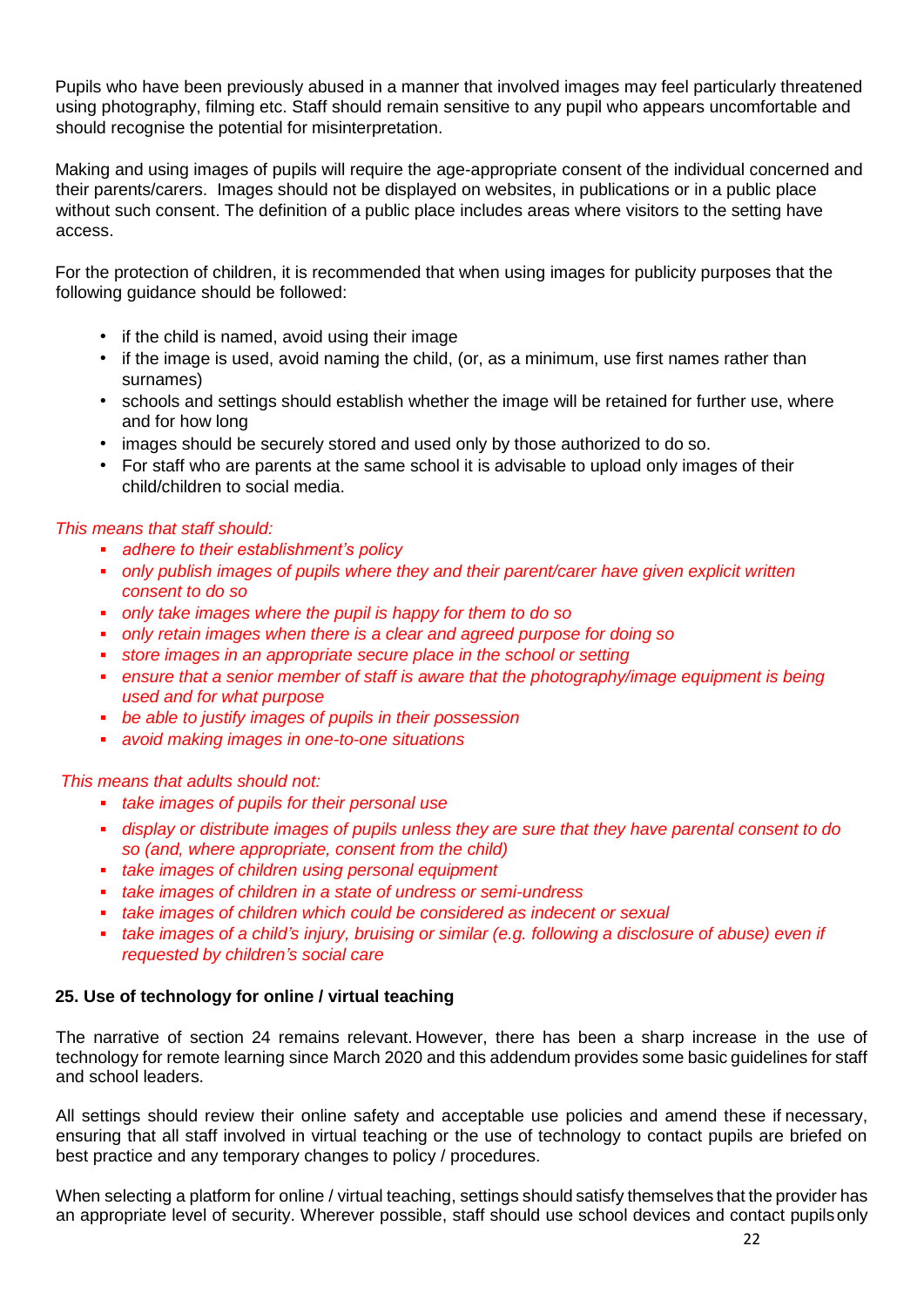via the pupil school email address / log in. This ensures that the setting's filtering and monitoring software is enabled.

In deciding whether to provide virtual or online learning for pupils, senior leaders should consider issues such as accessibility within the family home, the mental health and wellbeing of children, including screen time, the potential for inappropriate behaviour by staff or pupils, staff access to the technology required, etc. Virtual lessons should be timetabled and senior staff, DSL and / or heads of department should be able to drop into any virtual lesson at any time – the online version of entering a classroom.

Staff engaging in online learning should display the same standards of dress and conduct that they would in the real world; they should also role model this to pupils and parents. The following points should be considered: -

- $\bullet$  think about the background; photos, artwork, identifying features, mirrors ideally the backing should be blurred
- $\bullet$  staff and pupils should be in living / communal areas no bedrooms
- staff and pupils should be fully dressed
- filters at a child's home may be set at a threshold which is different to the school
- resources / videos must be age appropriate the child may not have support immediately to hand at home if they feel distressed or anxious about content

It is the responsibility of the staff member to act as a moderator; raise any issues of suitability (of dress, setting, behaviour) with the child and / or parent immediately and end the online interaction if necessary, recording lessons does not prevent abuse. If staff wish to record the lesson they are teaching, consideration should be given to data protection issues, e.g., whether parental / pupil consent is needed and retention / storage. If a staff member believes that a child or parent is recording the interaction, the lesson should be ended or that child should be logged out immediately. Staff, parent, and pupil AUPs should clearly state the standards of conduct required.

If staff need to contact a pupil or parent by phone and do not have access to a work phone, they should discuss this with a senior member of staff and, if there is no alternative, always use 'caller withheld' to ensure the pupil / parent is not able to identify the staff member's personal contact details.

This means that senior leaders should:

- review and amend their online safety and acceptable use policies to reflect the current situation
- ensure that all relevant staff have been briefed and understand the policies and the standards of conduct expected of them
- have clearly defined operating times for virtual learning
- consider the impact that virtual teaching may have on children and their parents/ carers / siblings
- determine whether there are alternatives to virtual teaching in 'real
- time' e.g., using audio only, pre-recorded lessons, existing online resources
- be aware of the virtual learning timetable and ensure they have the capacity to join a range of lessons
- consider any advice published by the local authority, MAP, or their online safety / monitoring software provider

This means that staff should:

- adhere to their establishment's policy
- be fully dressed
- ensure that a senior member of staff is aware that the online lesson / meeting is taking place and for what purpose
- avoid one to one situation request that a parent is present in the room for the duration, or ask a colleague or member of SLT to join the session
- only record a lesson or online meetings with a pupil where this has been agreed with the head teacher or other senior staff, and the pupil and their parent/carer have given explicit written consent to do so
- be able to justify images of pupils in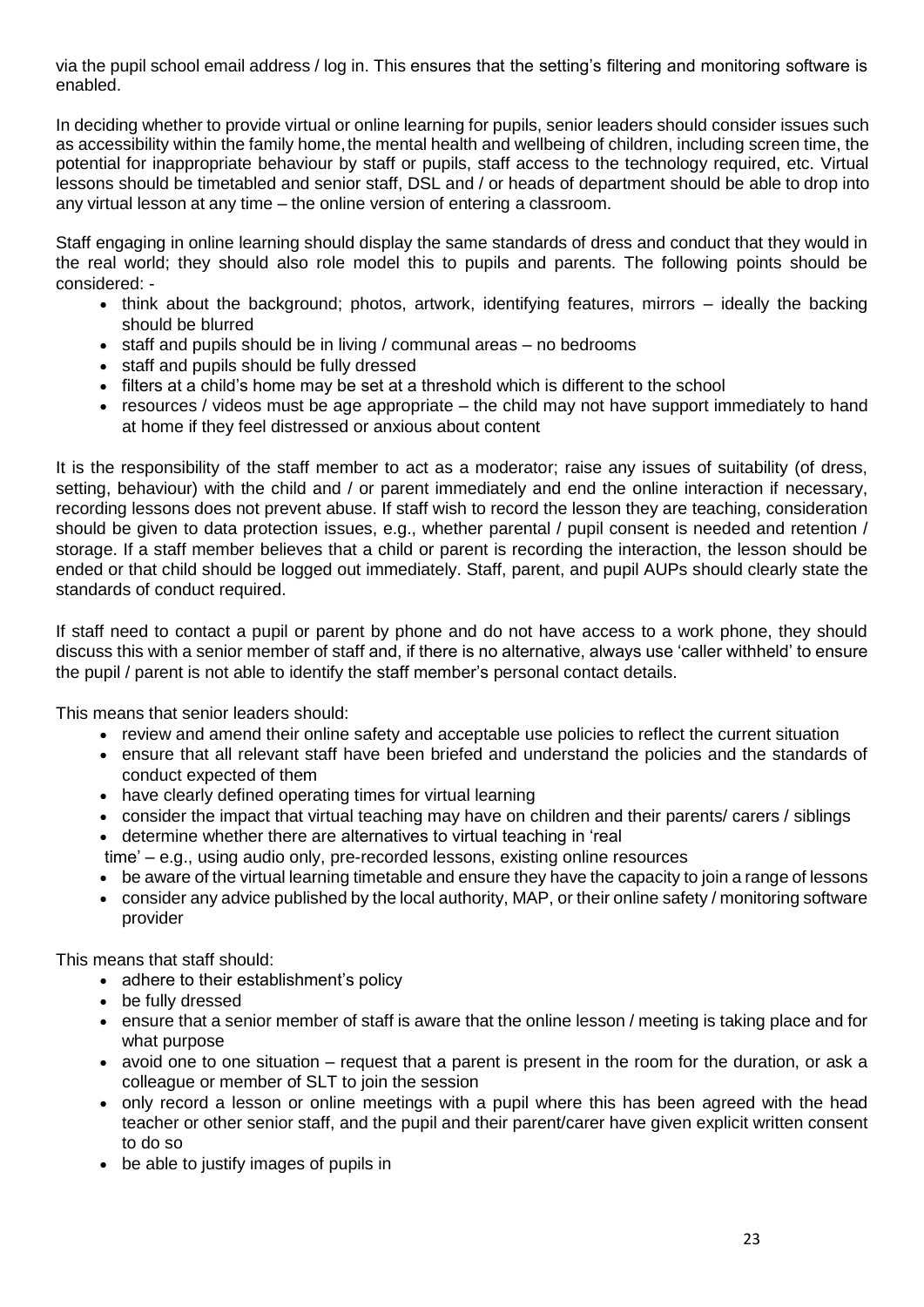This means that adults should not:

- contact pupils outside the operating times defined by senior leaders
- take or record images of pupils for their personal use
- record virtual lessons or meetings using personal equipment (unless agreed and risk assessed by senior staff)
- engage online while children are in a state of undress or semi-undress

## 26. **Exposure to inappropriate images**

Staff should take extreme care to ensure that children and young people are not exposed, through any medium, to inappropriate or indecent images.

There are no circumstances that will justify adults: making, downloading, possessing, or distributing indecent images or pseudo-images of children (child abuse images). Accessing these images, whether using the settings or personal equipment, on or off the premises, or making, storing, or disseminating such material is illegal.

If indecent images of children are discovered at the establishment or on the school or setting's equipment an immediate referral should be made to the LADO, and the police contacted if relevant. The images/equipment should be secured and there should be no attempt to view or delete the images as this could jeopardise necessary criminal action. If the images are of children known to the school, a referral should also be made to children's social care in line with local arrangements.

Under no circumstances should any adult use school or setting equipment to access pornography. Personal equipment containing pornography or links to it should never be brought into or used in the workplace. This will raise serious concerns about the suitability of the adult to continue working with children and young people.

Staff should keep their passwords confidential and not allow unauthorised access to equipment. In the event of any indecent images of children or unsuitable material being discovered on a device the equipment should not be tampered with in any way. It should be secured and isolated from the network, and the L A DO contact without delay. Adults should not attempt to investigate the matter or evaluate the material themselves as this may lead to a contamination of evidence and a possibility, they will be at risk of prosecution themselves.

# *This means that staff should:*

- *abide by the establishment's acceptable use and e-safety policies*
- *ensure that children cannot be exposed to indecent or inappropriate images*
- *ensure that any films or material shown to children are age appropriate*

## 26. **Curriculum**

Many areas of the curriculum can include or raise subject matter which is sexually explicit or of a political or sensitive nature. Care should be taken to ensure that resource materials cannot be misinterpreted and clearly relate to the learning outcomes identified by the lesson plan. This can be supported by developing ground rules with pupils to ensure sensitive topics can be discussed in a safe learning environment. This plan should highlight areas of risk and sensitivity and care should especially be taken in those areas of the curriculum where usual boundaries or rules are less rigorously applied e.g. drama

The curriculum can sometimes include or lead to unplanned discussion about subject matter of a sexually explicit, political, or otherwise sensitive nature. Responding to children's questions requires careful judgement and staff should take guidance in these circumstances from the Designated Safeguarding Lead.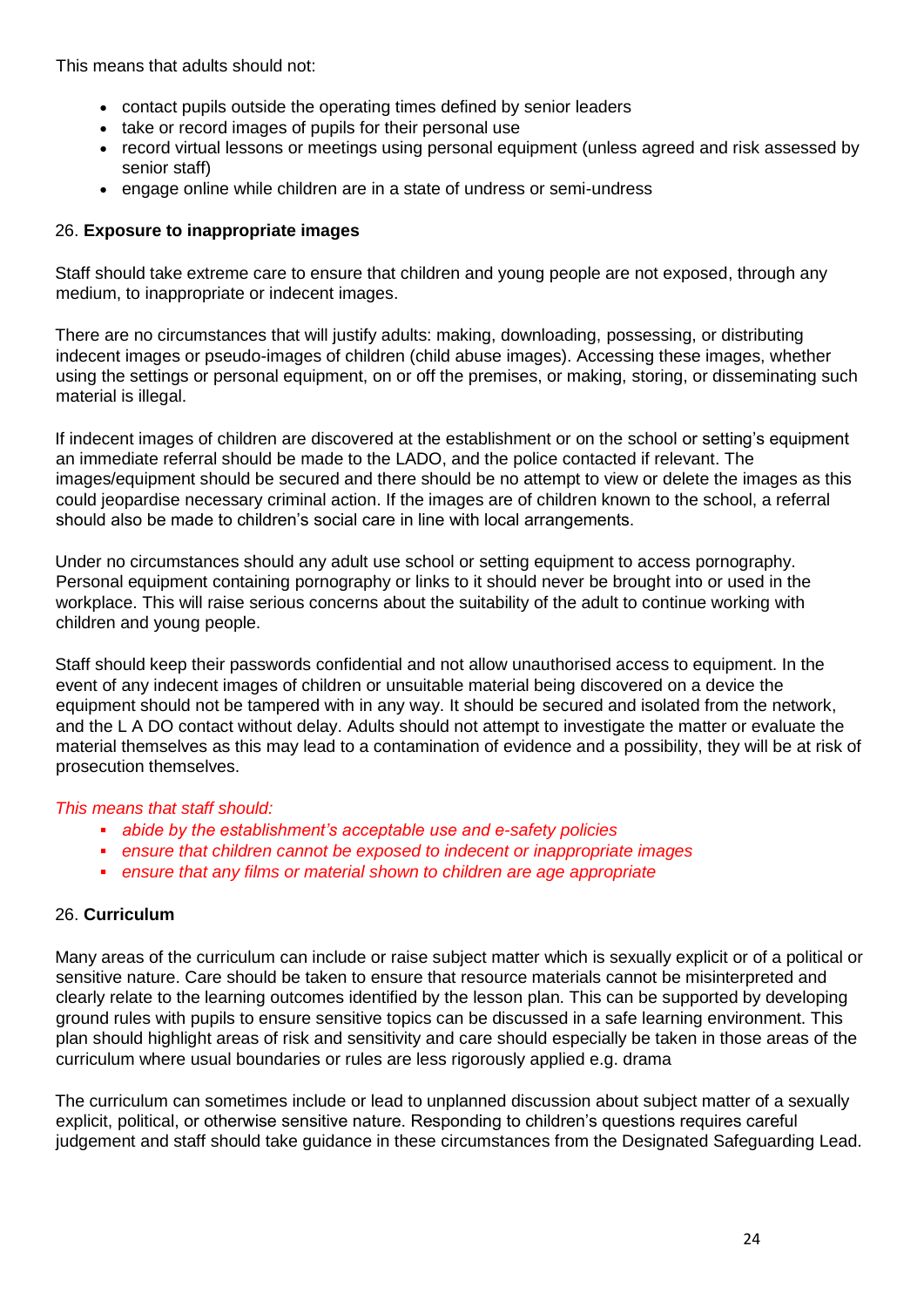Care should be taken to comply with the setting's policy on spiritual, moral, social, cultural (SMSC) which should promote fundamental British values and be rigorously reviewed to ensure it is lawful and consistently applied. Staff should also always comply with the policy for relationships and sex education (RSE).

*This means that staff should:*

- *have clear written lesson plans*
- *take care when encouraging pupils to use self-expression, not to overstep personal and professional boundaries*
- **be able to justify all curriculum materials and relate these to clearly identifiable lessons plan.**

*This means that adults should not:*

- *enter or encourage inappropriate discussions which may offend or harm others*
- *undermine fundamental British values*
- *express any prejudicial views*
- *attempt to influence or impose their personal values, attitudes, or beliefs on pupils*

## 27. **Whistleblowing**

Whistleblowing is the mechanism by which staff can voice their concerns, made in good faith, without fear of repercussion. Education settings should have a clear and accessible whistleblowing policy that meets the terms of the Public Interest Disclosure Act 1998. Staff who use whistle blowing procedure should have their employment rights protected.

Staff should recognise their individual responsibilities to bring matters of concern to the attention of senior management and/or relevant external agencies and that to not do so may result in charges of serious neglect on their part where the welfare of children may be at risk.

Staff should be reminded of the routes for raising concerns during school closure or part closure, including how to escalate their concern if the normal routes for whistleblowing are impeded by the absence/ illness of senior managers

*This means that schools and settings should:*

- *have a whistleblowing policy in place which is known to all*
- *and which has been reviewed / amended considering the current pandemic*

## *This means that staff should:*

- *know how to contact the LADO and Ofsted/regulatory body directly if required*
- *take responsibility for recording any incident, and passing on that information where they have concerns about any matter pertaining to the welfare of an individual in the school or setting*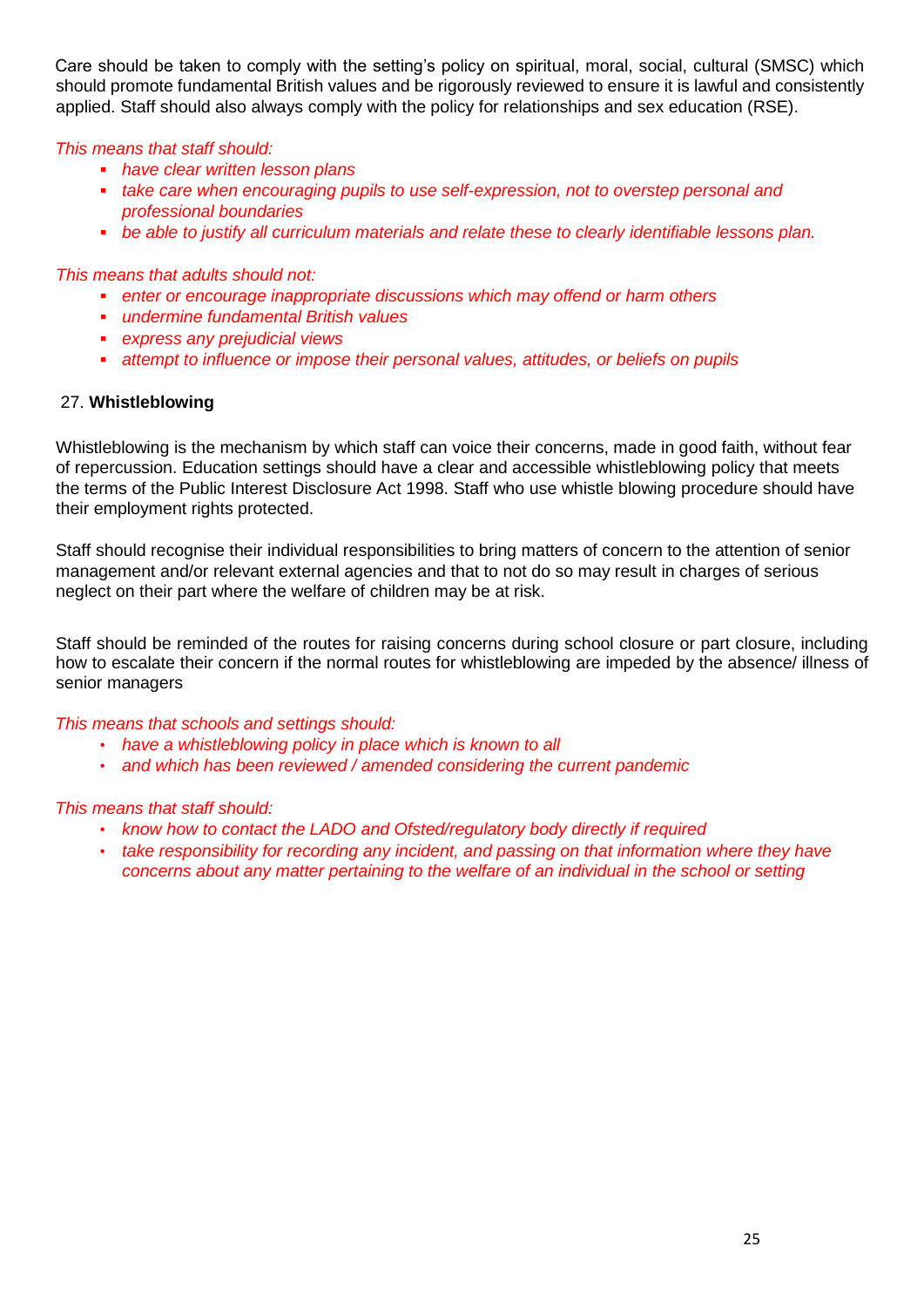## **28. Low level concerns**

As set out in Part two of KCSIE 2021 governing bodies and proprietors should set out their lowlevelconcerns policy within their staff code of conduct. The governing body or proprietor should ensure their staff code of conduct, is implemented effectively, and ensure appropriate action is taken in a timely manner to safeguard children and facilitate a whole school or college approach to dealing with **any** concerns.

Low-level concerns about a member of staff should be reported to the designated safeguarding lead (or deputy). Where a low-level concern is raised about the designated safeguarding lead, it should be shared with the headteacher or principal.

Where a low-level concern relates to a person employed by a supply agency or acontractor to work in a school or college, that concern should be shared with the designated safeguarding lead (or deputy), and/or headteacher, and their employer notified about the concern, so that any potential patterns of inappropriate behaviour can be identified.

## **Responding to low-level concerns**

When addressing Low Level concerns you should seek to provide a responsive, sensitive, and proportionate response when handling such concerns.

Concerns about safeguarding should be reported to the designated safeguarding lead or their deputy. Where the concern has been raised via a third party, the designated safeguarding lead should collect as much evidence as possible by speaking:

- directly to the person who raised the concern unless it has been raised anonymously.
- to the individual involved and any witnesses.

The information collected will help them to categorise the type of behaviour anddetermine what further action may need to be taken. All this needs to be recorded along with the rationale for their decisions and action taken**.**

## **Recording low-level concerns**

All low-level concerns should be recorded in writing by the designated safeguarding lead (or deputy). The record should include details of the concern, the context in which the concern arose, and action taken. The name of the individual sharing their concerns should also be noted, if the individual wishes to remain anonymous then that should be respected as far as reasonably possible.

Schools and colleges must keep these records are kept confidential, held securely, and comply with the Data Protection Act 2018 and the UK General Data Protection Regulation (UK GDPR)

Records should be reviewed so that potential patterns of concerning, problematicor inappropriate behaviour can be identified. Where a pattern of such behaviour is identified, the school or college should decide on a course of action, either through its disciplinary procedures or where a pattern of behaviour moves from a concern to meetingthe harms threshold, in which case it should be referred to the LADO.

#### **References**

You should only include LADO substantiated safeguarding allegations in references. Low level concerns should not be included in references unless a low-level concern (or group of low-level concerns) has met the threshold for referral to the LADO and found tobe substantiated, only then should it be referred to in a reference.